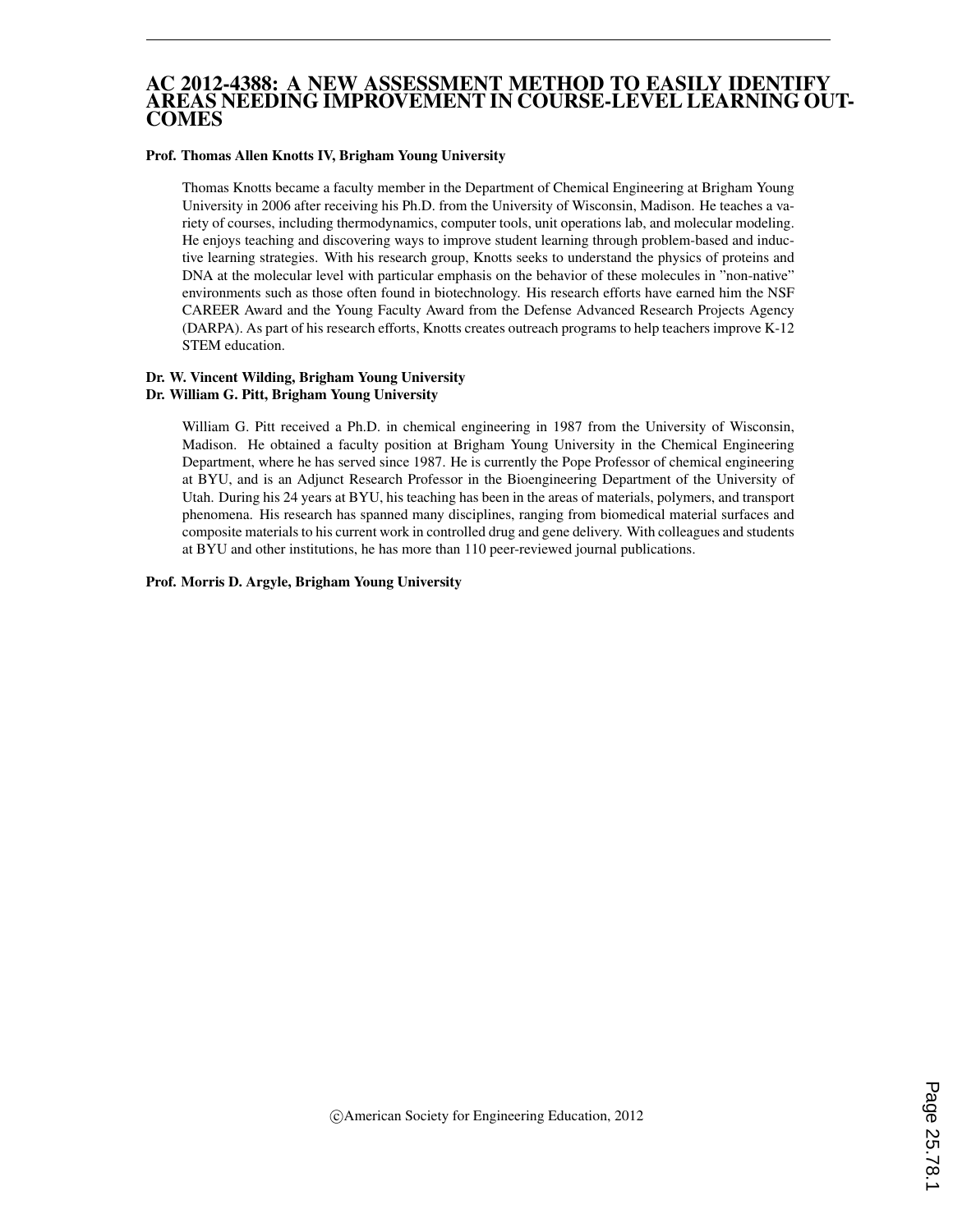# **A New Assessment Method to Easily Identify Areas Needing Improvement in Course-level Learning Outcomes**

### **Introduction**

Assessment of student proficiency in expected outcomes, whether on the course or program level, is an important aspect of curriculum development in engineering programs. The reasons for such assessment range from desires to improve student learning to fulfilling requirements of various accreditation bodies. But regardless of the reasons, the challenge is to develop suitable metrics that can clearly identify areas that need improvement.

In order to assess student learning, the Department of Chemical Engineering at Brigham Young University has outlined multiple objectives, termed *competencies*, for each required course in the curriculum. Each competency was designed to correspond to a specific Program Outcome such that assessment of mastery of the course competencies demonstrates achievement of the Program Outcomes. For several years, mastery of the competencies has been measured using surveys of both faculty and students. The student surveys required each pupil to assess his or her mastery of each competency on a scale of 1-5. Though this approach has provided a numerical evaluation of the students' perceived abilities of each class as a whole, and has ensured minimum standards are kept, it has proven difficult to glean opportunities for specific improvement from these data, and changes to the curriculum have been largely prompted by the faculty surveys.

In an effort to improve the student surveys, a pilot study was completed in which changes were made to the evaluation procedure for two courses in the curriculum: Chemical Engineering Thermodynamics and Plant Design. The numerical rating was removed and replaced with a simple yes/no question asking if the student felt proficient in each competency. In addition, the students were asked to select two of the competencies in which they felt weakest and explain the reason for the weakness.

These simple adjustments greatly increased the effectiveness of the student surveys with no additional overhead cost. The data readily identify competencies that are problematic for students *and* (more importantly) the reasons for the struggles. This allows precise plans to be made to improve student learning the next time the course is taught.

This paper will explain this new assessment process in detail. To illustrate the value of the new procedures, the results of the new method will be compared with those of the traditional method (numerical 1-5 scale). Emphasis will be placed on showing how the new method not only provides better data, but does so in a time-efficient manner and makes "closing-the-loop" easier.

The remainder of this paper is organized as follows. First, the traditional method of assessment of the competencies will be explained in more detail and the historical results will be presented. This will be followed by an explanation of the changes that were made for the Winter 2011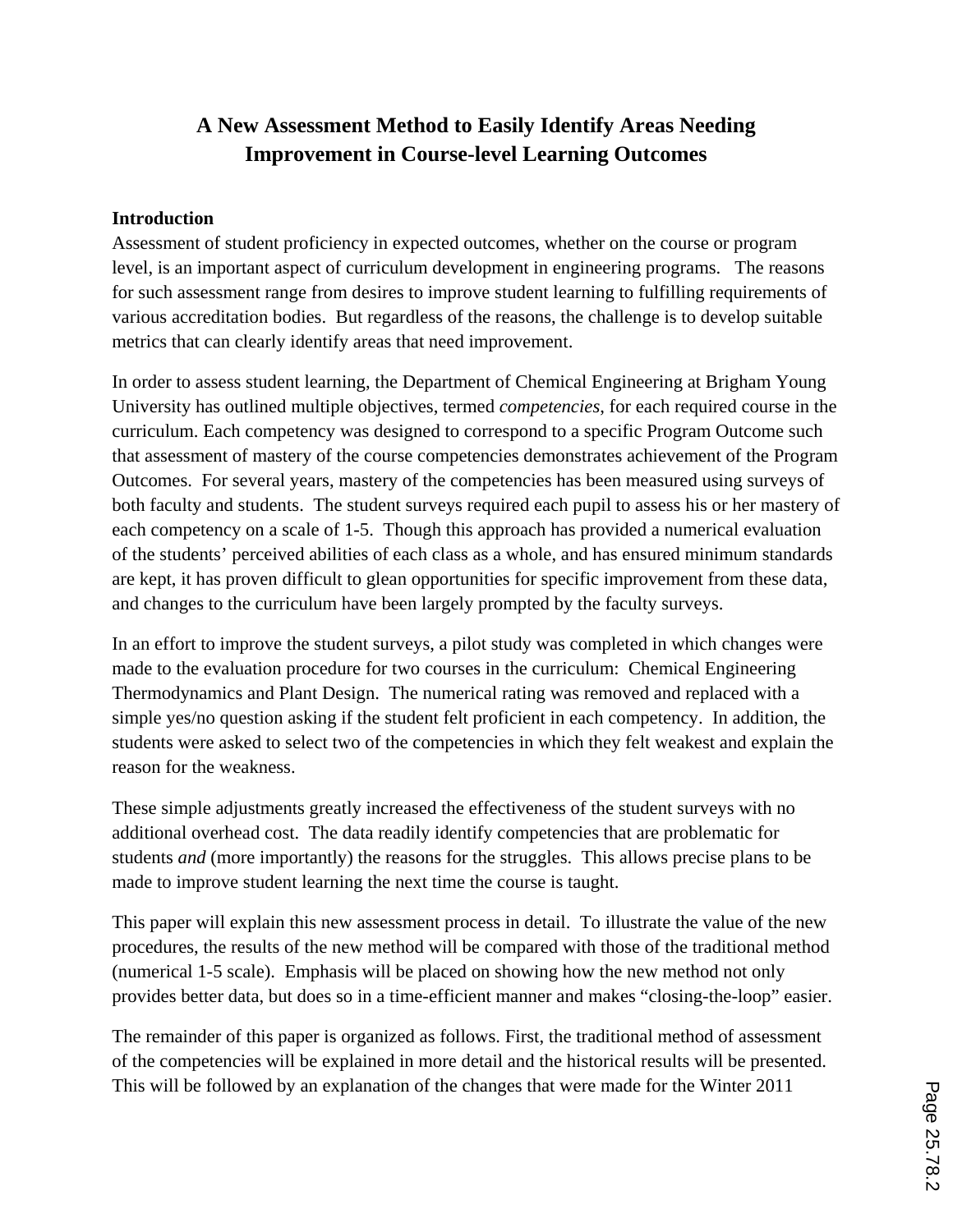semester and the results. Taken as a whole, the results show significant promise in improving the assessment process.

### **Explanation of course competencies**

Each course in the chemical engineering curriculum is designed to teach students specific competencies which are directly related to program outcomes. For example, Program Outcome #3 states students will have "An ability to apply knowledge of chemical engineering fundamentals." Multiple courses and multiple competencies contribute this is outcome. For example, Competency 3.1.5—"Students will be able to read mixture phase diagrams (solid solubility, liquid-liquid, VLE) and construct mass balances from them using the lever rule, tie lines, etc."—is found in four different courses: Mass and Energy Balances (sophomore), Material Science (junior), Thermodynamics (junior), and Heat and Mass Transfer (junior). Competency 3.6.1—"Students will understand fundamentals of kinetics including definitions of rate and forms of rate expressions."—is found in three different courses: Introduction to Chemical Engineering (freshman), Chemical Reaction Engineering (junior), and Unit Operations Lab (senior). The competencies are numbered such that the first numeral identifies the related Program Outcome. Over 140 competencies are found in the curriculum to cover the 12 Program Outcomes.

### **Traditional assessment method**

Assessment of student proficiency in each competency is done in each course every semester/term by both students and faculty. The faculty portion consists of two parts and the first part (Figure 1) has two sections. The first section contains a few simple questions for an instructor to consider as he/she assesses how well the competencies were addressed and helps identify areas for concern. The second section asks the instructor to give recommendations to improve the course and requires a description of specific actions taken in response to items identified from previous assessment/evaluation. This is done to ensure that the assessment, evaluation, action, reassessment loop is complete and functioning properly.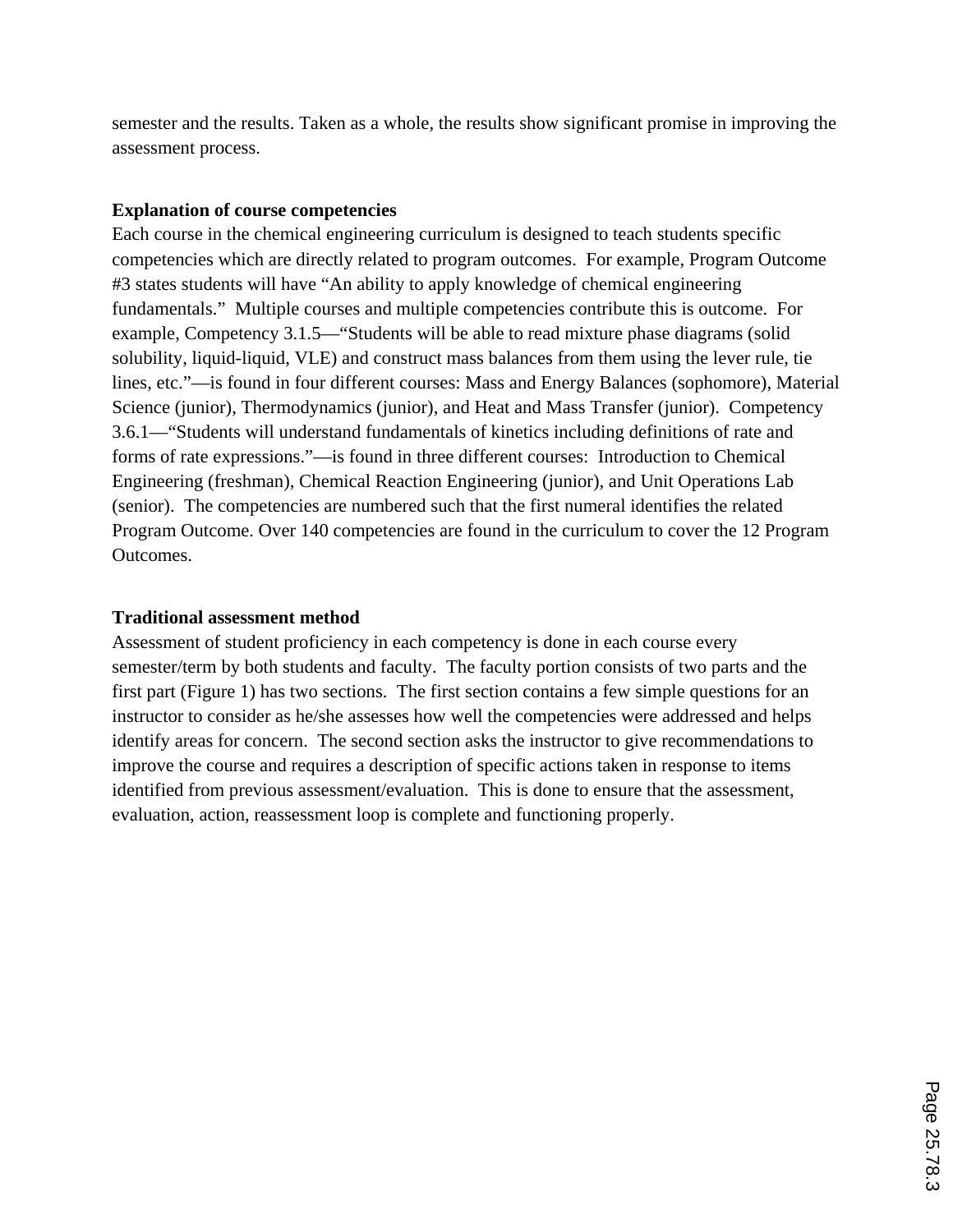|   |  |  | Course.<br>Instructor:                                                                                                                                                                                                                                                          | Semester:     |
|---|--|--|---------------------------------------------------------------------------------------------------------------------------------------------------------------------------------------------------------------------------------------------------------------------------------|---------------|
|   |  |  | <b>Chemical Engineering Course Assessment Form</b>                                                                                                                                                                                                                              |               |
|   |  |  | $Y \ N$ 1. Were student competencies included in the course syllabus?                                                                                                                                                                                                           |               |
| Y |  |  | N 2. Were all competencies addressed? Please add explanation if "No".                                                                                                                                                                                                           |               |
|   |  |  | Y N 3. Is there a need to update, revise, or add to the competencies? Please explain if "Yes".                                                                                                                                                                                  |               |
|   |  |  | $Y \ N$ 4. Are there competencies in which students are particularly weak? Explain if "Yes".                                                                                                                                                                                    |               |
|   |  |  | $Y \ N$ 5. Are there competencies in which students are particularly strong? Explain if "Yes".                                                                                                                                                                                  |               |
|   |  |  |                                                                                                                                                                                                                                                                                 |               |
|   |  |  | A. You were provided a list of action items based on review of last year's assessment. Please<br>comment (and provide assessment details if appropriate) on your response/action to each<br>item assigned to you. Action items are listed under course AND curriculum sections. |               |
|   |  |  | B. Please identify future recommendations for the course and/or recommendations for the<br>curriculum that will help strengthen the course competencies.                                                                                                                        |               |
|   |  |  |                                                                                                                                                                                                                                                                                 |               |
|   |  |  |                                                                                                                                                                                                                                                                                 |               |
|   |  |  |                                                                                                                                                                                                                                                                                 |               |
|   |  |  |                                                                                                                                                                                                                                                                                 |               |
|   |  |  |                                                                                                                                                                                                                                                                                 | Updated 11/07 |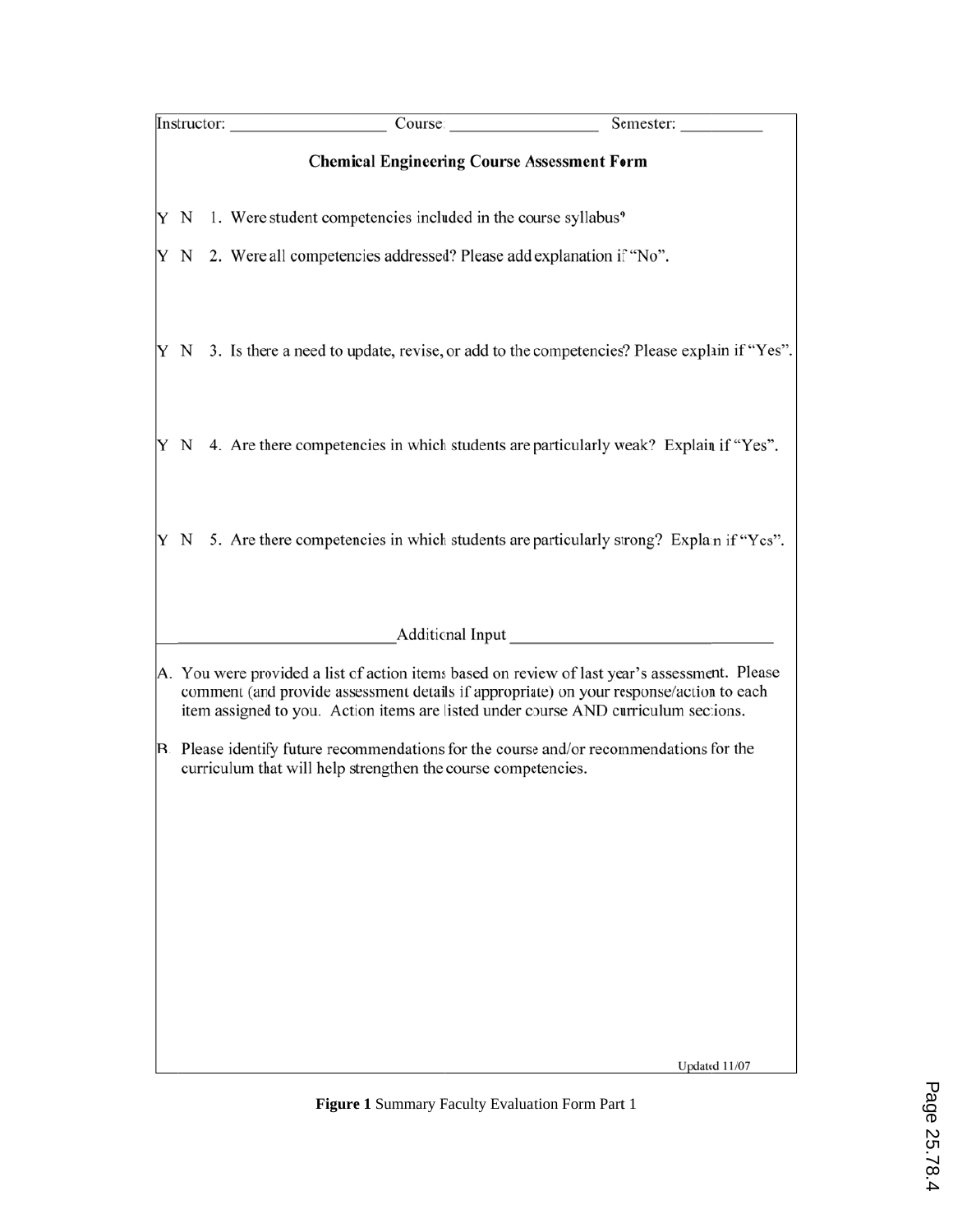The second part of the course assessment form for faculty asks the instructor to evaluate the students in regard to each of the competencies for a given course. A blank copy of this part of the form for ChEn 373, Chemical Engineering Thermodynamics, is shown in Figure 2 and Figure 3. The faculty member is asked to rate the student mastery of each of the course competencies on a 5-point scale and to specify the method of assessment (e.g. homework, quiz, final exam, etc.) One purpose of this form is to provide a direct assessment of each competency. Thus, instructors are also asked to give numerical evidence for their raking. In general, a score of 90% and above on an assessment activity is considered "excellent," 80%-90% is considered "very good" etc. So if the first question of the second exam in the semester focused on competency 3.1.2, and the class average on that problem was 87%, an instructor would likely give a ranking on the order of 4.

|            | $E$ =midterm exam, $F$ = final, $Q$ =quiz, and $P$ =paper.                                                                                                                                                                 |                                      | 2-fair | 5-excellent |
|------------|----------------------------------------------------------------------------------------------------------------------------------------------------------------------------------------------------------------------------|--------------------------------------|--------|-------------|
| Competency | <b>Expectation</b>                                                                                                                                                                                                         | <b>Proficiency Assessment Method</b> |        |             |
| 3/1.2/     | Students will be able to solve steady-state, overall, material and energy balances for systems which<br>include one or more of the following: recycle, multiple units, chemical reactions.                                 |                                      |        |             |
| 3/1.5/     | Students will be able to read mixture phase diagrams (Mollier diagram, liquid-liquid, VLE, pressure-<br>enthalpy diagram) and construct mass and energy balances from them using the lever rule, tie lines, etc.           |                                      |        |             |
| 3/1.6/     | Students will be able to set up and solve simple transient energy balances.                                                                                                                                                |                                      |        |             |
| 3/2.1/     | Students will understand the phase behavior of pure substances in relationship to the variables T, P, and<br>density (including vapor pressure, critical point, freezing line, triple point, etc.)                         |                                      |        |             |
| 3/7.1/     | Students will be able to apply the first law of thermodynamics to closed and open systems (including<br>energy, work, and heat transformations in process units such as tanks, turbines, compressors, valves,<br>$etc.$ ). |                                      |        |             |
| 3/7.2/     | Students will be able to apply solution thermodynamics fundamentals to solve VLE, LLE, SLE, and GLE<br>problems including bubble point, dew point and flash calculations.                                                  |                                      |        |             |
| 3/7.3/     | Students will understand the fundamental principles of chemical reaction equilibria including extent of<br>reaction, equilibrium constant and its temperature-dependence, equilibrium conversion.                          |                                      |        |             |
| 3/7.4/     | Students will be able to use equations of state and corresponding states correlations in the determination<br>of properties.                                                                                               |                                      |        |             |
| 3/7.5/     | Students will understand and be able to apply the concepts of heat capacity, latent heat, heat of reaction,<br>heat of combustion, and heat of formation.                                                                  |                                      |        |             |
| 3/76/      | Students will understand the concept of entropy and the second law of thermodynamics and be able to<br>apply the second law to closed and open systems.                                                                    |                                      |        |             |

**Figure 2** Page 1 of Faculty Evaluation Form Part 2 for ChEn 373 (Thermodynamics).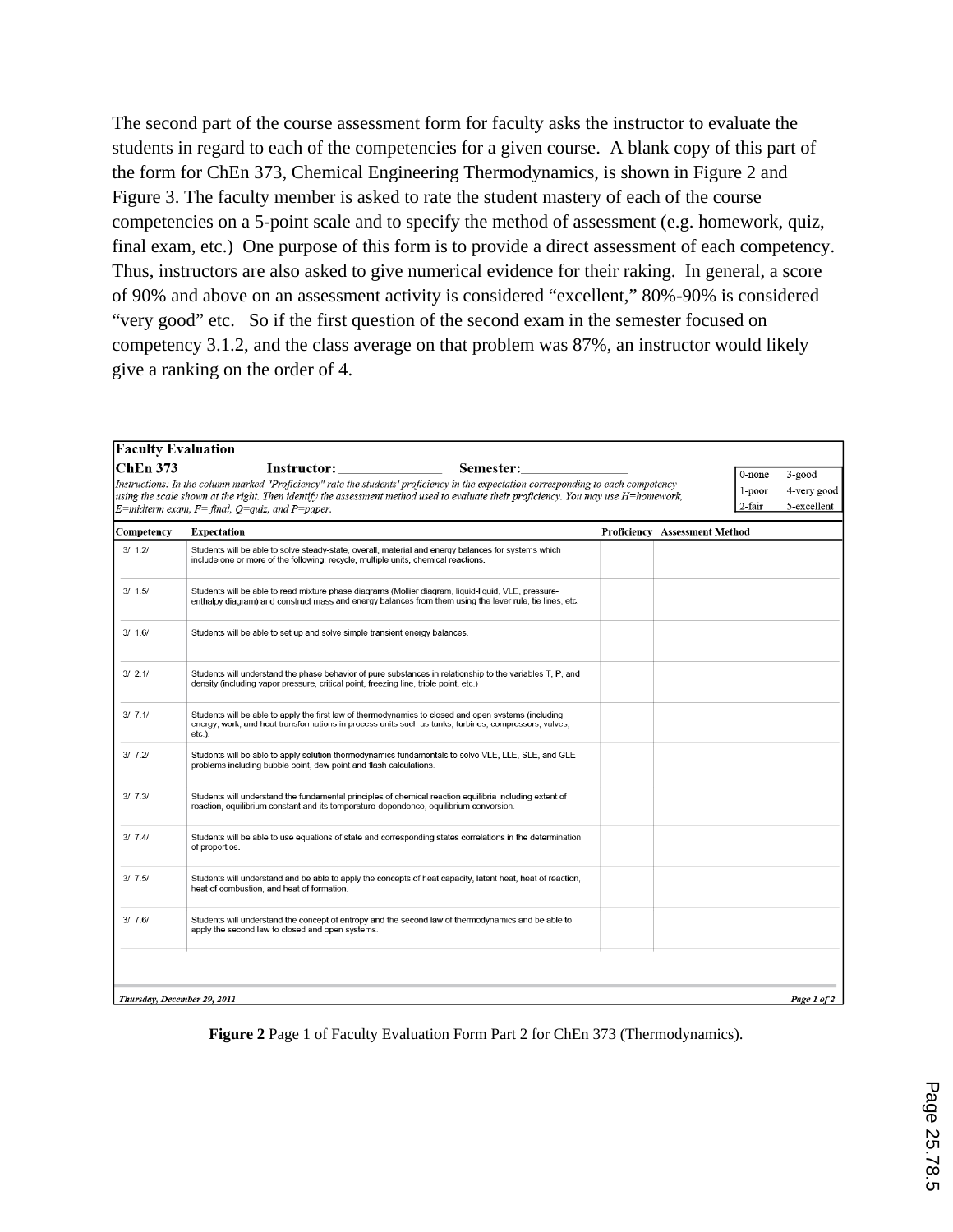| <b>Faculty Evaluation</b><br><b>ChEn 373</b> | <b>Instructor:</b><br>Semester:<br>Instructions: In the column marked "Proficiency" rate the students' proficiency in the expectation corresponding to each competency<br>using the scale shown at the right. Then identify the assessment method used to evaluate their proficiency. You may use H=homework,<br>$E = midterm$ exam, $F = final$ , $Q = quiz$ , and $P = paper$ . |                               | 0-none<br>1-poor<br>2-fair | $3$ -good<br>4-very good<br>5-excellent |
|----------------------------------------------|-----------------------------------------------------------------------------------------------------------------------------------------------------------------------------------------------------------------------------------------------------------------------------------------------------------------------------------------------------------------------------------|-------------------------------|----------------------------|-----------------------------------------|
| Competency                                   | <b>Expectation</b>                                                                                                                                                                                                                                                                                                                                                                | Proficiency Assessment Method |                            |                                         |
| 3/7.7/                                       | Students will understand the fundamental concepts of solution thermodynamics including chemical<br>potential, fugacity, activity, partial molar procerties, ideal solutions, and excess properties.                                                                                                                                                                               |                               |                            |                                         |
| 5/5/                                         | Students will be able to use modern property databases to assist in problem solving.                                                                                                                                                                                                                                                                                              |                               |                            |                                         |
| 6/1/                                         | Students will demonstrate an ability to solve engineering problems.                                                                                                                                                                                                                                                                                                               |                               |                            |                                         |
| 6/4/                                         | Students will exhibit critical and creative thinking skills for analysis and evaluation of problems and cause-<br>effect relationships.                                                                                                                                                                                                                                           |                               |                            |                                         |
| 6/6/                                         | Students will be able to rationalize units, make order of magnitude estimates, assess reasonableness of<br>solutions, and select appropriate levels of solution sophistication.                                                                                                                                                                                                   |                               |                            |                                         |
| 7121                                         | Students will understand and have a basic knowledge of how safety considerations are incorporated into<br>engineering problem solving.                                                                                                                                                                                                                                            |                               |                            |                                         |
| 7141                                         | Students will understand and have a basic knowledge of how environmental considerations are<br>incorporated into engineering problem solving.                                                                                                                                                                                                                                     |                               |                            |                                         |
| 10/4.2/                                      | Students will be able to set up and solve single-stage flash calculations.                                                                                                                                                                                                                                                                                                        |                               |                            |                                         |
| 10/6.1/                                      | Students will be able to perform design (sizing) calculations for turbines and compressors (e.g., involving<br>delta H, delta S, work, heat, efficiencies).                                                                                                                                                                                                                       |                               |                            |                                         |
| 10/6.2/                                      | Students will be able to perform energy conversion calculations for Rankine power and compression<br>refrigeration cycles.                                                                                                                                                                                                                                                        |                               |                            |                                         |
|                                              |                                                                                                                                                                                                                                                                                                                                                                                   |                               |                            |                                         |
| Thursday, December 29, 2011                  |                                                                                                                                                                                                                                                                                                                                                                                   |                               |                            | Page 2 of 2                             |

Figure 3 Page 2 of Faculty Evaluation Form Part 2 for ChEn 373 (Thermodynamics).

The student portion of the assessment is very similar to the second part of the instructor assessment. The rating form (Figure 4 and Figure 5) asks them to do a self assessment and rate their mastery in each of the competencies. The student form may sometimes differ slightly from the instructor form in the exact competencies assessed because the student forms only focus on core competencies for the course and not those that may be review or introductory. The students are also asked to rate how well that particular *course* has helped develop their proficiency.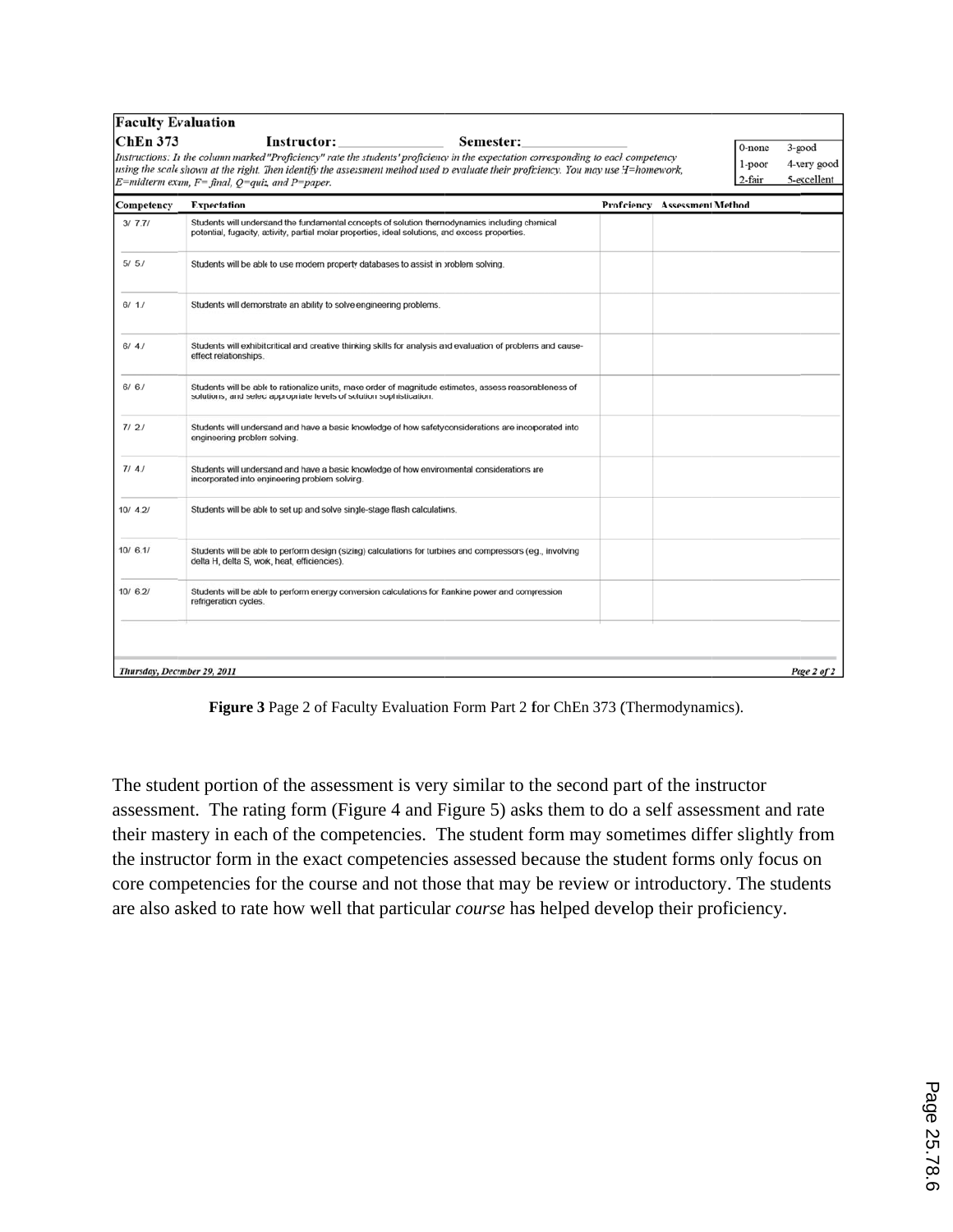| <b>Student Evaluation</b>   |                                                                                                                                                                                                                                                                        |                            |                                      |
|-----------------------------|------------------------------------------------------------------------------------------------------------------------------------------------------------------------------------------------------------------------------------------------------------------------|----------------------------|--------------------------------------|
| <b>ChEn 373</b>             | Instructions: In the column marked "Course" rate the course on its contribution to developing the expectation shown for the listed<br>comptency. Then in the column marked "Self" rate your proficiency in the skill or expectation. Use the scale shown at the right. | 0-none<br>1-poor<br>2-fair | 3-good<br>4-very good<br>5-excellent |
| Competency                  | <b>Expectation</b>                                                                                                                                                                                                                                                     | Course                     | Self                                 |
| 3/1.2/                      | Students will be able to solve steady-state, overall, material and energy balances for systems which include one or more of the following: recycle, multiple<br>units, chemical reactions.                                                                             |                            |                                      |
| 3/1.5/                      | Students will be able to read mixture phase diagrams (Mollier diagram, liquid-liquid, VLE, pressure-enthalpy diagram) and construct mass and energy<br>balances from them using the lever rule, tie lines, etc.                                                        |                            |                                      |
| 3/1.6/                      | Students will be able to set up and solve simple transient energy balances.                                                                                                                                                                                            |                            |                                      |
| 3/2.1/                      | Students will understand the phase behavior of pure substances in relationship to the variables T, P, and density (including vapor pressure, critical point,<br>freezing line, triple point, etc.)                                                                     |                            |                                      |
| 3/7.1/                      | Students will be able to apply the first law of thermodynamics to closed and open systems (including energy, work, and heat transformations in process units<br>such as tanks, turbines, compressors, valves, etc.).                                                   |                            |                                      |
| 3/7.2/                      | Students will be able to apply solution thermodynamics fundamentals to solve VLE, LLE, SLE, and GLE problems including bubble point, dew point and<br>flash calculations.                                                                                              |                            |                                      |
| 3/7.3/                      | Students will understand the fundamental principles of chemical reaction equilibria including extent of reaction, equilibrium constant and its temperature-<br>dependence, equilibrium conversion.                                                                     |                            |                                      |
| 3/7.4/                      | Students will be able to use equations of state and corresponding states correlations in the determination of properties.                                                                                                                                              |                            |                                      |
| 3/7.5/                      | Students will understand and be able to apply the concepts of heat capacity latent heat, heat of reaction, heat of combustion, and heat of formation.                                                                                                                  |                            |                                      |
| 3/7.6                       | Students will understand the concept of entropy and the second law of thermodynamics and be able to apply the second law to closed and open systems.                                                                                                                   |                            |                                      |
|                             |                                                                                                                                                                                                                                                                        |                            |                                      |
| Thursday, December 29, 2011 |                                                                                                                                                                                                                                                                        |                            | Page 1 of 2                          |

**Figure 4** Page 1 of Student Evaluation Form for ChEn 373 (Thermodynamics).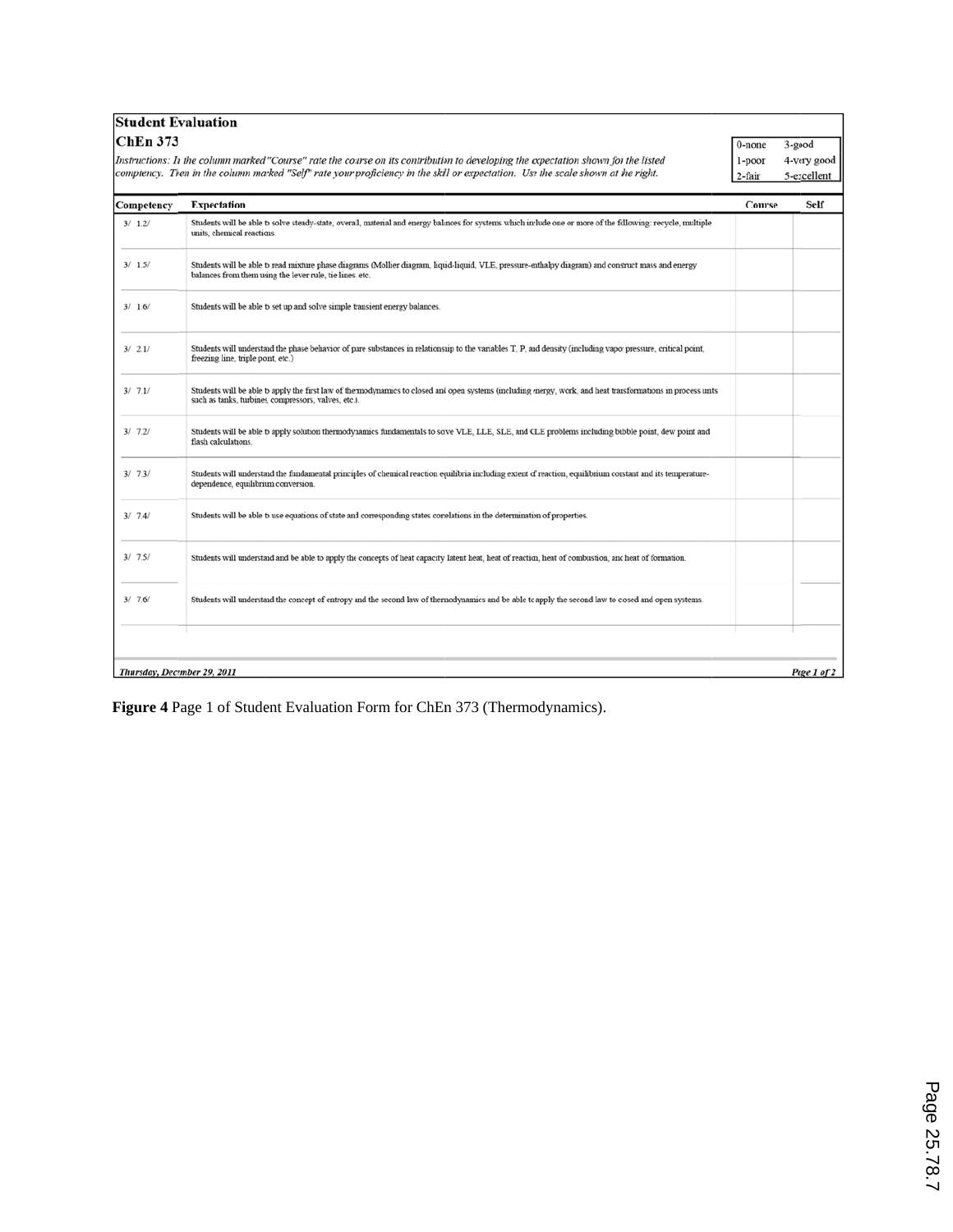| <b>Student Evaluation</b><br><b>ChEn 373</b> | Instructions: In the column marked "Course" rate the course on its contribution to developing the expectation shown for the listed<br>comptency. Then in the column marked "Self" rate your proficiency in the skill or expectation. Use the scale shown at the right. | 0-none<br>1-poor<br>2-fair | 3-good<br>4-very good<br>5-excellent |
|----------------------------------------------|------------------------------------------------------------------------------------------------------------------------------------------------------------------------------------------------------------------------------------------------------------------------|----------------------------|--------------------------------------|
| Competency                                   | <b>Expectation</b>                                                                                                                                                                                                                                                     | Course                     | Self                                 |
| 3/7.7/                                       | Students will understand the fundamental concepts of solution thermodynamics including chemical potential, fugacity, activity, partial molar properties, ideal<br>solutions, and excess properties.                                                                    |                            |                                      |
| 10/4.2/                                      | Students will be able to set up and solve single-stage flash calculations.                                                                                                                                                                                             |                            |                                      |
| 10/6.1/                                      | Students will be able to perform design (sizing) calculations for turbines and compressors (e.g., involving delta H, delta S, work, heat, efficiencies).                                                                                                               |                            |                                      |
| 10/6.2/                                      | Students will be able to perform energy conversion calculations for Rankine power and compression refrigeration cycles.                                                                                                                                                |                            |                                      |
|                                              |                                                                                                                                                                                                                                                                        |                            |                                      |
| Thursday, December 29, 2011                  |                                                                                                                                                                                                                                                                        |                            | Page 2 of 2                          |

Figure 5 Page 2 of Student Evaluation Form for ChEn 373 (Thermodynamics).

At the end of each semester, all the assessments for every course are gathered, entered into a database, and evaluated by the department Undergraduate Committee. The numerical assessments by both the faculty and the students are placed in a table to facilitate the evaluation. Table 1 depicts this sheet for the course assessment for Fall 2007. The first part of the semester evaluation is to identify any competencies with an average rating of less than 3 (good). Reasons for the low ratings are discussed and any corrective actions are determined. Second, the Undergraduate Committee reads and discusses any comments returned on Part 1 of the Instructor evaluation form (see Figure 1). Third, the assignments for improvement made from the previous evaluation are reviewed and discussed to determine if further action is needed. The result is a list of action items for each course based upon student ratings, instructor ratings, instructor comments, and previous evaluations. These action items are then distributed to each faculty member for implementation when the course is next taught.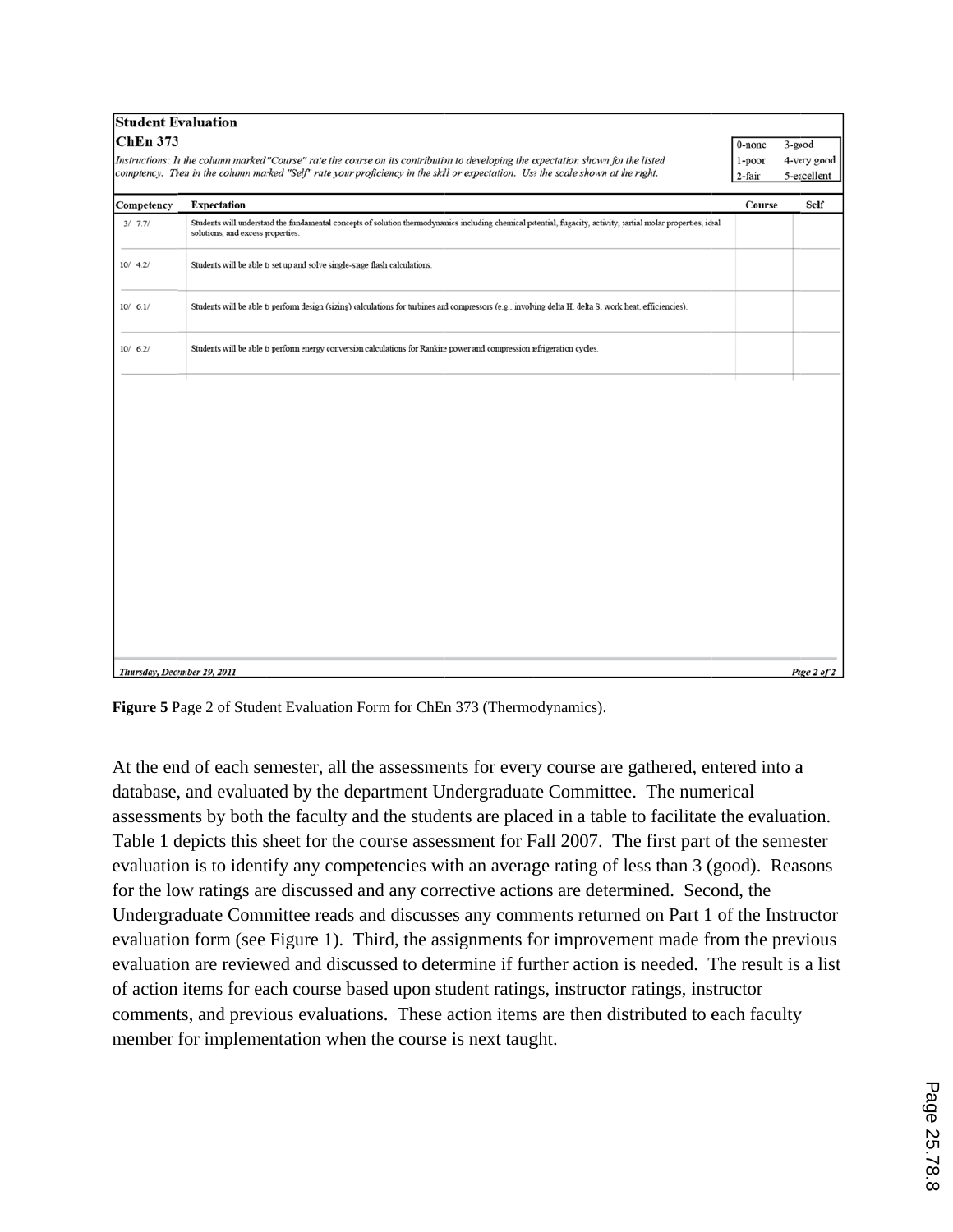|                         | <b>Course</b> | Self         | <b>Professor</b> |                           | <b>Course</b> | Self              | Professor    |                           | <b>Course</b> | Self         | <b>Professor</b> |
|-------------------------|---------------|--------------|------------------|---------------------------|---------------|-------------------|--------------|---------------------------|---------------|--------------|------------------|
|                         |               |              |                  |                           |               |                   |              |                           |               |              |                  |
| ChEn 170 Rasband        | 3.83          | 3.51         | 4.00             | ChEn 378 WGP<br>3/1.5/2/M | 4.40          | 4.57              | 5.00         | ChEn 475 RSL<br>1/2/2/M   | 3.90          | 4.14         | 5.00             |
| 1/1/3/M<br>$1/2/2$ /P   |               |              | 3.00             | 3/2.2/2/M                 | 3.73          | 3.57              | 4.00         | 3/3.2/3/R                 |               |              | 5.00             |
| $3/1.1$ //3/M           | 4.18          | 3.79         | 3.00             | 3/2.3/2/M                 | 4.30          | 3.93              | 4.00         | 3/4.1/3/R                 |               |              | 4.00             |
| 3/1.2/3/M               | 4.33          | 3.85         | 4.00             | 3/2.4/2/M                 | 4.17          | $3.\overline{93}$ | 4.00         | 3/4.2/3/R                 |               |              | 4.00             |
| 3/3.1/3/M               | 4.04          | 3.48         | 3.00             | 3/2.5/2/M                 | 4.03          | 3.77              | 4.00         | 3/4.3/3/M                 | 4.10          | 4.10         | 4.00             |
| 3/4.1/3/1               |               |              | 4.00             | 3/2.7/2/M                 | 3.60          | 3.30              | 5.00         | 4/1/2/M                   | 4.38          | 4.14         | 5.00             |
| 3/6.1/3/1<br>3/7.1/3/1  |               |              | 3.00<br>3.00     | $6/1/3$ /P<br>6/4/5/P     |               |                   | 4.00<br>3.00 | 4/2/2/M<br>4/3/2/M        | 3.86<br>3.43  | 4.00<br>4.05 | 5.00<br>4.50     |
| 3/8.1/2/1               |               |              | 4.00             | $6/6/2$ /P                |               |                   | 4.00         | $\frac{1}{4}{4/2}$ /R     |               |              | 5.00             |
| 5/2/2/1                 |               |              | 5.00             |                           |               |                   |              | 4/1/2/M                   | 2.76          | 2.86         |                  |
| $6/1/3$ /P              |               |              | 4.00             |                           |               |                   |              | $6/1/3$ /P                |               |              | 4.00             |
| 6/2/2/M                 | 3.71          | 3.38         | 4.00             | ChEn 391 THF              |               |                   |              | 6/3/2/M                   | 4.29          | 4.19         | 5.00             |
| $6/4/2$ /P              |               |              | 3.00             | 1/2/2/M                   | 3.81          | 3.88              | 4.00         | $6/4/2$ /P                |               |              | 5.00             |
| 6/6/2/P                 |               |              | 3.00             | 8/1/2/M                   | 4.75          | 4.56              | 5.00         | 6/5/2/P                   |               |              | 4.50             |
| 7/2/2/M<br>7/5/2/M      | 3.57<br>3.15  | 3.30<br>3.27 | 3.00<br>3.00     | 8/2/2/M<br>$11/4/2$ /P    | 4.81          | 4.75              | 4.00<br>4.00 | 6/6/2/P<br>7/1/3/M        | 3.81          | 4.29         | 5.00<br>5.00     |
| 9/1/2/M                 | 3.88          | 3.78         | 5.00             | 12/2/2/M                  | 4.63          | 4.69              | 4.00         | 8/1/2/R                   |               |              | 5.00             |
| 9/2/2/M                 | 4.00          | 3.86         | 5.00             |                           |               |                   |              | 8/2/2/M                   | 3.86          | 4.00         | 4.50             |
| 10/1.1/3/1              |               |              | 3.00             | ChEn 391 HBH              |               |                   |              | 9/2/2/M                   | 4.00          | 4.43         | 5.00             |
| 10/2.1/3/M              | 3.77          | 3.43         | 4.00             | 1/2/2/M                   | 4.00          | 3.71              | 4.00         | 10/3.1/3/R                |               |              | 5.00             |
| 10/3.1/3/1              |               |              | 3.00             | 8/1/2/M                   | 4.43          | 4.14              | 5.00         |                           |               |              |                  |
| 10/7.3/2/1              |               |              | 2.00             | 8/2/2/M                   | 4.43          | 4.36              | 5.00         | ChEn 475 Giles            |               |              |                  |
| 10/8.2/2/1              |               |              | 3.00             | $11/4/2$ /P               |               |                   | 4.00         | 1/2/2/M                   | 4.04          | 3.61         | 4.00             |
| 11/4/2/1                |               |              | 5.00             | 12/2/2/M                  | 4.29          | 4.36              | 5.00         | 3/3.2/3/R                 |               |              | 4.00             |
|                         |               |              |                  |                           |               |                   |              | 3/4.1/3/R                 |               |              | 4.00             |
|                         |               |              |                  | ChEn 391 DRW              |               |                   |              | 3/4.2/3/R                 |               |              | 4.00             |
| ChEn 263 TAK            |               |              |                  | 1/2/2/M                   | 3.82          | 3.45              | 4.00         | 3/4.3/3/M                 | 3.91          | 3.87         | 4.00             |
| 2/1/2/M                 | 4.18          | 3.98         | 4.50             | 8/1/2/M                   | 4.64          | 4.00              | 5.00         | 4/1/2/M                   | 4.39          | 4.13         | 5.00             |
| 3/1.1/3/M               | 4.66          | 4.47         | 5.00             | 8/2/2/M                   | 4.45          | 4.00              | 4.00         | 4/2/2/M                   | 4.13          | 4.26         | 4.00             |
| 5/2/2/M                 | 4.21          | 3.81         | 4.00             | 11/4/2/P                  |               |                   | 4.00         | 4/3/2/M                   | 3.91          | 3.65         | 4.00             |
| 5/3/2/M<br>5/4/2/M      | 4.56<br>3.82  | 4.19<br>3.23 | 5.00<br>4.00     | 12/2/2/M                  | 4.09          | 4.27              | 3.00         | 4/4/2/R<br>4/1/2/M        | 3.26          | 2.52         | 4.00<br>3.00     |
| $6/1/3$ /P              |               |              | 5.00             |                           |               |                   |              | $6/1/3$ /P                |               |              | 4.00             |
| 6/2/2/M                 | 3.76          | 3.31         | 4.00             | ChEn 436 RLR<br>1/2/2/P   |               |                   | 3.50         | 6/3/2/M                   | 4.48          | 4.22         | 5.00             |
| 6/6/2/M                 | 3.82          | 3.63         | 3.50             | 3/1.3/2/M                 | 4.39          | 4.33              | 4.50         | $6/4/2$ /P                |               |              | 4.00             |
|                         |               |              |                  | 3/1.6/2/M                 | 4.26          | 3.98              | 4.20         | 6/5/2/P                   |               |              | 4.00             |
| ChEn 374 KAS            |               |              |                  | 3/8.1/2/M                 | 4.46          | 4.07              | 4.50         | 6/6/2/P                   |               |              | 3.00             |
| 3/2.4/2/M               | 4.25          | 3.79         | 3.00             | 3/8.2/2/M                 | 4.26          | 3.91              | 4.00         | 7/1/3/M                   | 3.35          | 3.91         | 4.00             |
| 3/3.1/3/M               | 4.92          | 4.69         | 3.90             | 3/8.3/2/M                 | 4.26          | 4.11              | 5.00         | 8/1/2/R                   |               |              | 5.00             |
| 3/3.2/3/M               | 4.69          | 4.31         | 4.00             | 3/8.4/2/M                 | 4.47          | 4.19              | 4.00         | 8/2/2/M                   |               |              | 4.00             |
| 3/3.3/2/M               | 4.69          | 4.46         | 4.00             | 3/8.5/2/M                 | 4.16          | 3.88              | 3.50         | 9/2/2/M                   | 4.17          | 4.13         | 4.00             |
| 3/3.4/2/M               | 4.21          | 3.81         | 3.50             | 3/8.6/2/M                 | 4.32          | 4.05              | 3.50         | 10/3.1/3/R                | 4.22          | 4.04         | 4.00             |
| 3/3.8/2/M               | 4.29          | 3.87         | 4.10             | 3/8.7/2/M                 | 4.37          | 4.04              | 4.80         |                           |               |              |                  |
| $6/1/3$ /P              |               |              | 4.00<br>3.50     | 4/1./2/M<br>4/4/2/M       | 3.56<br>3.65  | 3.42<br>3.51      | 3.00<br>3.50 | ChEn 476 WVW<br>3/1.2/3/M | 4.23          | 3.88         | 4.43             |
| $6/4/2$ /P<br>6/6/2/P   |               |              | 3.00             | 5/1.4/2/M                 | 4.07          | 3.93              | 4.00         | 3/1.5/2/M                 | 4.32          | 4.39         | 4.87             |
| 7/2/2/R                 |               |              | 3.00             | 6/1/3/P                   |               |                   | 3.80         | 3/5.2/3/M                 | 3.54          | 3.20         | 3.99             |
| 7/5/2/M                 | 3.73          | 3.73         | 4.10             | 6/4/2/P                   |               |                   | 3.50         | 3/7.2/3/M                 | 4.18          | 3.88         | 4.00             |
| 10/3.1/3/M              | 4.46          | 4.12         | 4.30             | 6/6/2/P                   |               |                   | 3.00         | 3/7.7/2/R                 |               |              | 3.77             |
| 10/3.2/2/M              | 4.19          | 3.71         | 4.30             | 7/2/2/P                   |               |                   | 4.00         | 5/1.2/2/M                 | 3.30          | 3.14         | 3.50             |
| 10/3.3/2/M              | 3.81          | 3.33         | 4.60             | 10/3.2/2/M                | 3.60          | 3.23              | 3.80         | $6/1/3$ /P                |               |              | 4.25             |
|                         |               |              |                  | 10/5.1/3/M                | 4.35          | 4.25              | 4.00         | 6/3/2/M                   |               |              | 3.50             |
| ChEn 291 KAS            |               |              |                  | 10/5.2/2/M                | 4.32          | 4.14              | 4.00         | $6/4/2$ /P                |               |              | 3.90             |
| $1/1/3$ /P              |               |              | 4.00             | 10/5.3/2/M                | 3.46          | 3.08              | 3.00         | $6/6/2$ /P                |               |              | 3.50             |
| $12/1/2$ /P<br>12/2/2/P |               |              | 3.00             |                           |               |                   |              | 7/2/2/R<br>10/4.1/2/M     |               |              | 4.00             |
|                         |               |              | 3.50             | ChEn 311 WCH              |               |                   |              |                           | 4.29          | 3.88         | 4.54             |
|                         |               |              |                  | $6/4/2$ /P                |               |                   | 3.00         | 10/4.2/3/M                | 4.18          | 3.96         | 4.54             |
|                         |               |              |                  | 6/6/2/P<br>7/1/3/M        | 4.23          | 4.44              | 4.00<br>5.00 | 10/4.3/2/M<br>10/4.4/2/M  | 4.07<br>3.68  | 3.68<br>3.11 | 3.91<br>3.56     |
|                         |               |              |                  | $\frac{1}{2}$ /2/M        | 4.02          | 4.31              | 4.00         | 10/4.7/2/M                | 4.29          | 3.96         | 3.94             |
|                         |               |              |                  | 7/4/2/M                   | 3.85          | 3.92              | 4.00         |                           |               |              |                  |
|                         |               |              |                  | 7/5/2/M                   | 3.60          | 3.83              | 4.00         |                           |               |              |                  |
|                         |               |              |                  | 9/1/2/M                   | 3.65          | 4.19              | 4.00         |                           |               |              |                  |
|                         |               |              |                  | 9/2/2/M                   | 3.83          | 4.25              | 4.00         |                           |               |              |                  |
|                         |               |              |                  | 10/7.2/2/M                | 3.77          | 3.79              | 4.00         |                           |               |              |                  |
|                         |               |              |                  | 11/1/3/P                  |               |                   | 5.00         |                           |               |              |                  |
|                         |               |              |                  | 11/2/2/M                  | 4.33          | 4.40              | 5.00         |                           |               |              |                  |
|                         |               |              |                  | 11/3/2/P                  |               |                   | 4.00         |                           |               |              |                  |
|                         |               |              |                  | $11/4/2$ /P<br>12/5/2/P   |               |                   | 4.00<br>3.00 |                           |               |              |                  |
|                         |               |              |                  |                           |               |                   |              |                           |               |              |                  |

#### **Table 1** Summary of numerical assessment of competencies for courses taught in the Fall 2007 semester.

#### Fall 2007 Assessment

Figure 6 displays a sample of the document that was distributed to the faculty following the evaluation of Fall 2007 assessments. One notable feature that Figure 6 demonstrates is the "closing the loop" nature of our education and assessment plan. The cycle of assessment, evaluation, action, reassessment, reevaluation, additional action is built right into the plan resulting in real and documented improvement.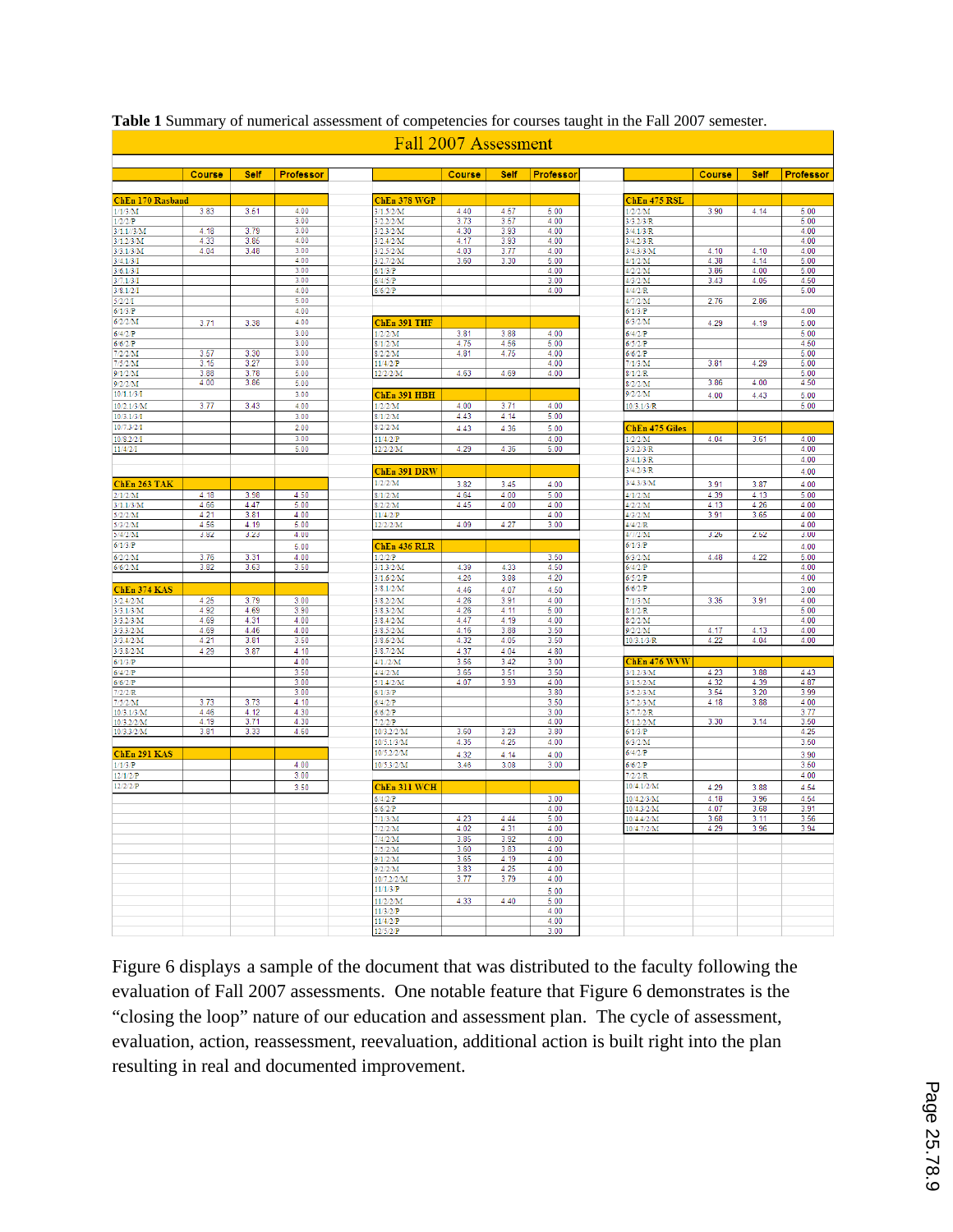# **Fall 2007 Course and Curriculum Assessment Review March 2008**

### *Curriculum:*

- 1. Feedback Loop: Coordinated TA's in CAEDM lab with ChEn 170, 436, and 476 based on last year's assessment. The faculty were not enthusiastic. Students did not appear to benefit from this coordination since they used other facilities (such as the UO Lab). It is recommended that this coordination is no longer needed.
- 2. Feedback loop: Interviewing trips. It was reported in Fall 2006 assessments that ChEn 436 students were distracted from interviewing trips- coursework stopped. Pile-up of projects at end of semester for multiple classes was also noted. Projects and exams were better coordinated this past year among classes. ChEn 436 introduced more flexibility. There were still problems with one section of ChEn 475 but not with another section. Project and exam coordination will continue. **Responsible faculty: [Name removed]**

# *ChEn 170:*

1. Unit conversions are still a problem. This was observed in the previous year's assessment. The instructor plans on developing practice problems to help. Please follow up with assessment.

# *ChEn 263:*

- 1. Feedback loop: VBA instruction. As suggested from last year, a reduced amount of time was spent on Excel and two lectures of VBA were added (along with a project). Students were more capable this year (92% was average score on project). Continue with the added VBA lectures
- 2. There was some concern that programming may not be needed and that we should re-evaluate the computer tools used. Students frequently complain that they don't use the programming in this class during later classes. [Name removed] will form a committee to address this issue. [Name removed] will chair the committee.

*ChEn 378:* 

**Figure 6** Sample Summary Sheet From Fall 2007 Course Assessments for Evaluation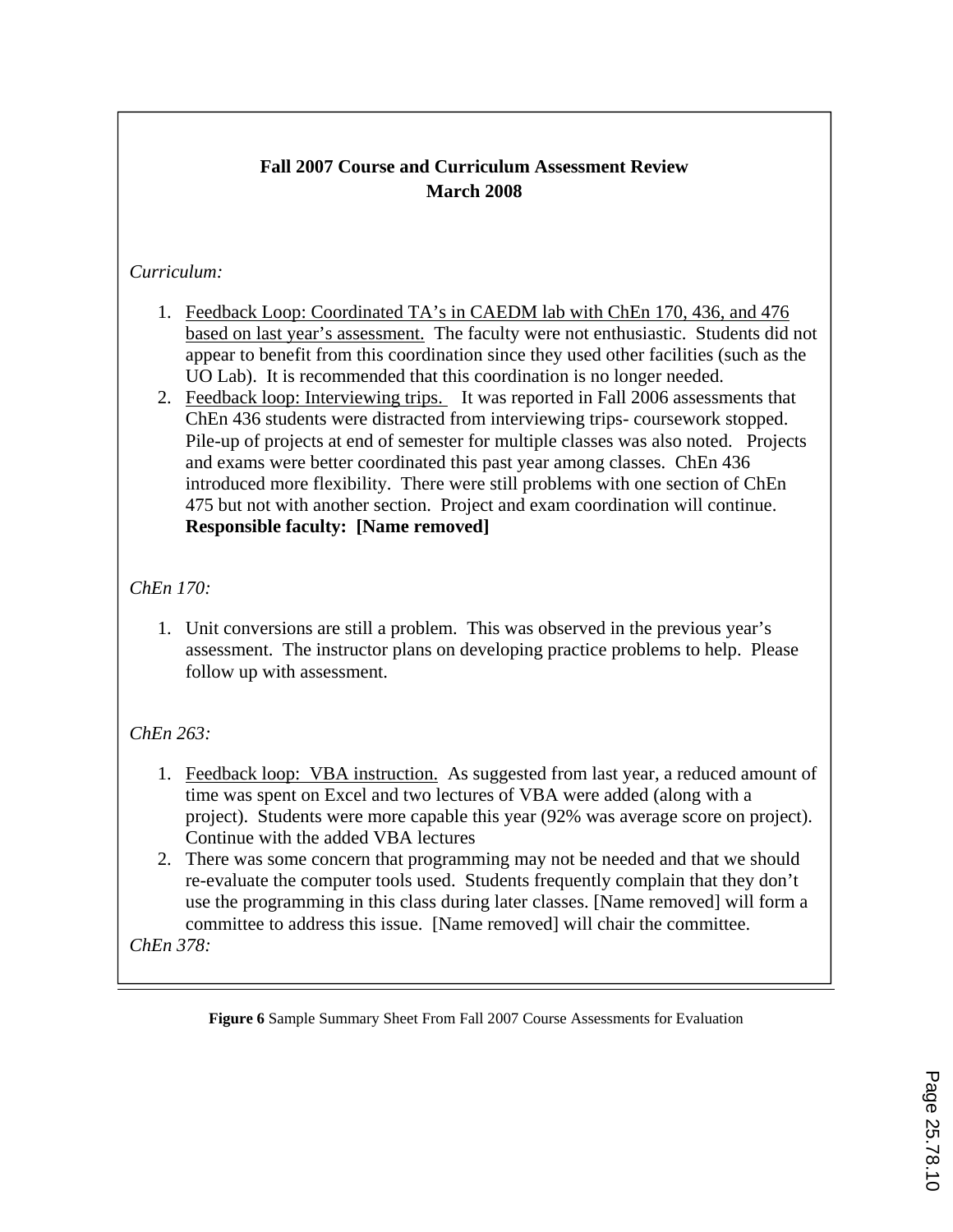### **Analysis of the historical method of assessment**

The assessment procedures outlined in the previous sections have provided hundreds of opportunities to improve the chemical engineering program at Brigham Young University over the last several years; however, a recent review of the process by the Undergraduate Committee revealed that not all parts of the assessment were equally useful in this regard. Specifically, the numerical ratings by both the faculty and the students, as summarized in Table 1, are a rather blunt instrument for assessment and do not yield many insights into student learning.

The data in Figure 7 - Figure 12 help illustrate the reasons for this lack of effectiveness of the numerical data. Depicted are the historical performances for six different competencies as rated by the instructor and by the students (for both *Course* and *Self*) since 2001. Only one section of the courses represented in Figure 7 through Figure 10 is taught in a Fall/Winter sequence. Multiple sections (taught by different instructors) of the course depicted in Figure 12 are taught in a Fall/Winter sequence and data for each section are shown. To facilitate understanding of these data, the sections belonging to the same semester are shaded, and the shading is alternated each year in Figure 12.

One of the features readily apparent from the data is that the students rarely report poor performance for any competency. This same trend is true for all competencies in the curriculum including those not depicted for sake of conciseness. The average rating for both the *Self* and the *Course* evaluations falls above and below 4 but rarely dips below 3. Since 2001, fewer than 10 competencies in total (from all courses in all semesters) received an average rating of less than 3. Because the criterion for identifying problems based upon these data is a rating of less than 3, the numerical portion of the assessment process has rarely prompted any improvements to the curriculum or student learning.

Figure 8 shows another reason why the numerical results are a blunt instrument for assessment. Notice the step-change in performance on Competency 10.2.1. During the first three years (2001 – 2003), the *Self* and *Course* ratings by the students hovered below 4. From 2004 on, these ratings were consistently above 4. It would be advantageous, from "closing-the-loop" and student-learning perspectives, to determine what prompted this increase in understanding. However, the data do not provide this insight.

Another feature of the data, that is hard to interpret or use for continuous improvement is the difference between the student and instructor ratings. This discrepancy is present multiple times in the data shown, but is distinctly found in Figure 11 (Competency 10.7.3). For this competency—which concerns understanding the influence of environmental, social, political, ethical, health and safety, manufacturability, and sustainability constraints on engineering solutions—the student rating is approximately 3 while the instructor rating is almost 4.5 in the Winter 2003 semester. While the degree of separation diminishes in subsequent semesters, the student ratings continue to be lower than the instructor ratings up to the present time. Such discrepancies are also observed in Figure 7 around 2003 and 2004, Figure 8 around 2006, and in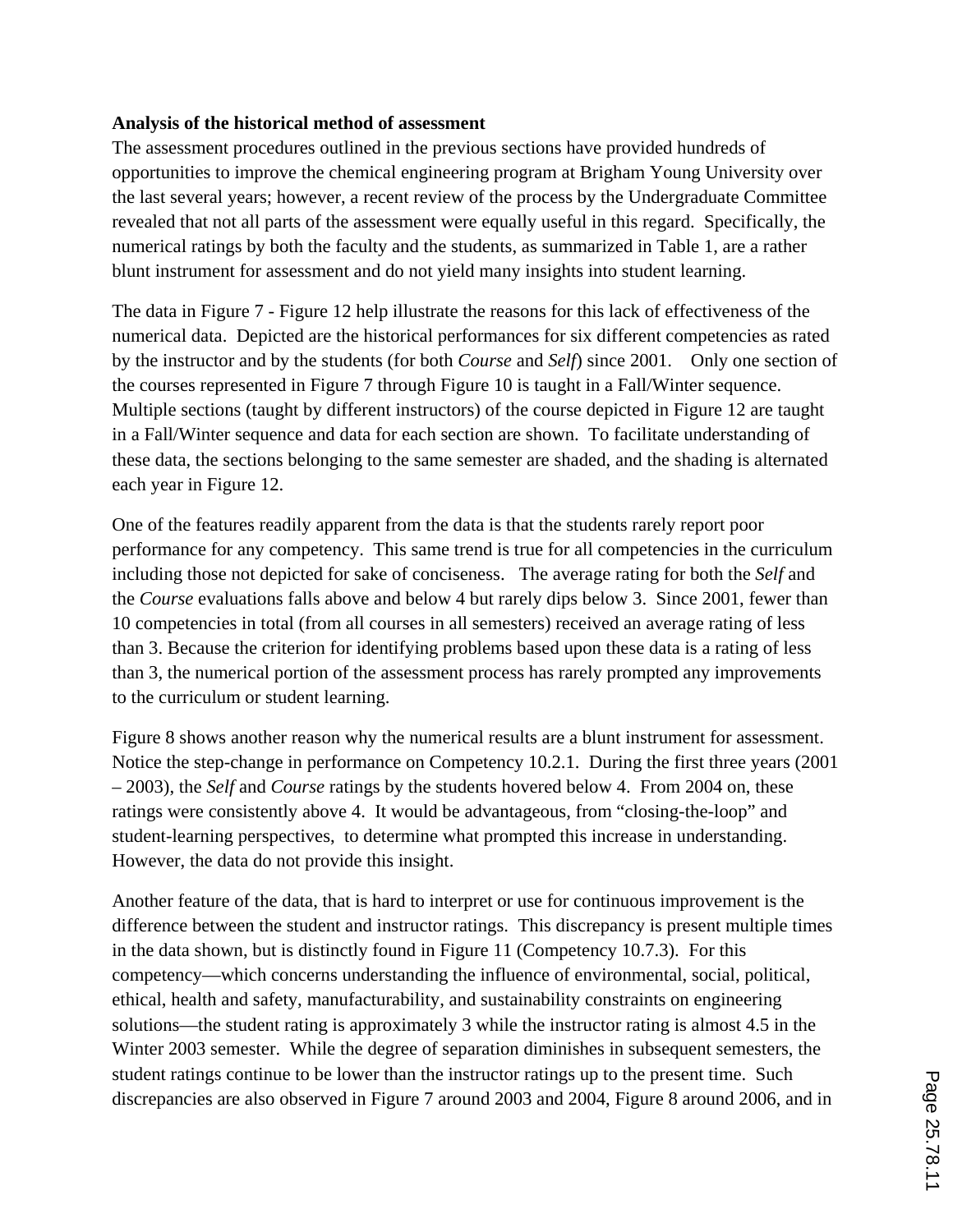Figure 12 in 2005 and 2009. These instances reveal that student and instructor perceptions of student learning are often different, but they do not provide the insights into the reason for such differences or how to correct them.



**Figure 7** Historical Performance of Competency 3.1.5—*Students will be able to read pure component and mixture phase diagrams (e.g. psychrometric chart, Mollier diagram, solid solubility, liquid-liquid, VLE, pressure-enthalpy diagram) and construct mass and energy balances from them using the lever rule, tie lines, etc.* 



**Figure 8** Historical Performance of Competency 10.2.1—*Students will be able to do preliminary size calculations on shell-and-tube heat exchangers using the log-mean-temperature-difference (LMTD) method.*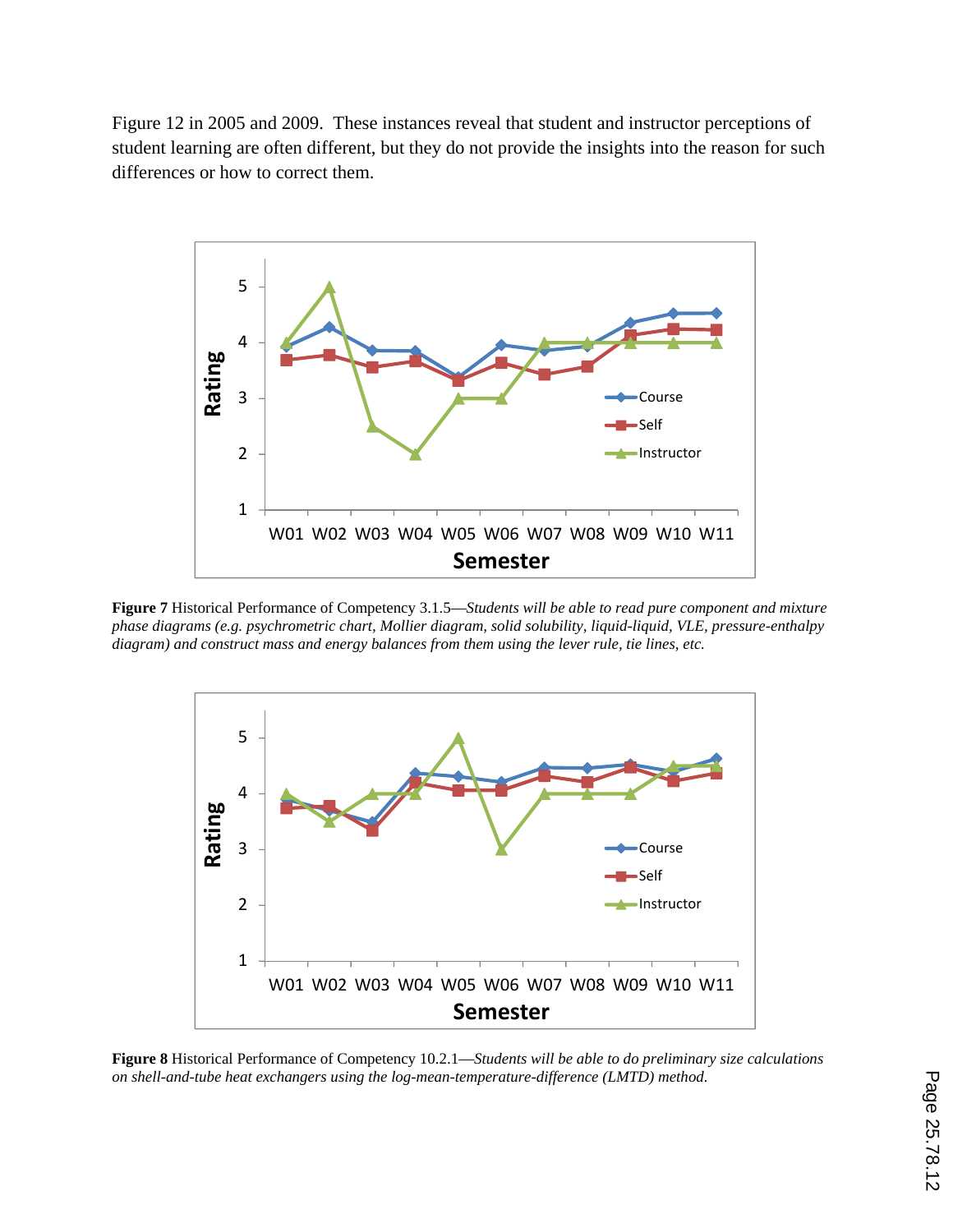

**Figure 9** Historical Performance of Competency 10.2.1—*Students will understand the concept of entropy and the second law of thermodynamics and be able to apply the second law to closed and open systems.* 



**Figure 10** Historical Performance of Competency 7.2—*Students will be dedicated to safe engineering practices; demonstrate knowledge of pertinent safety laws and regulations; understand and have a basic knowledge of how safety considerations are incorporated into engineering problem solving.*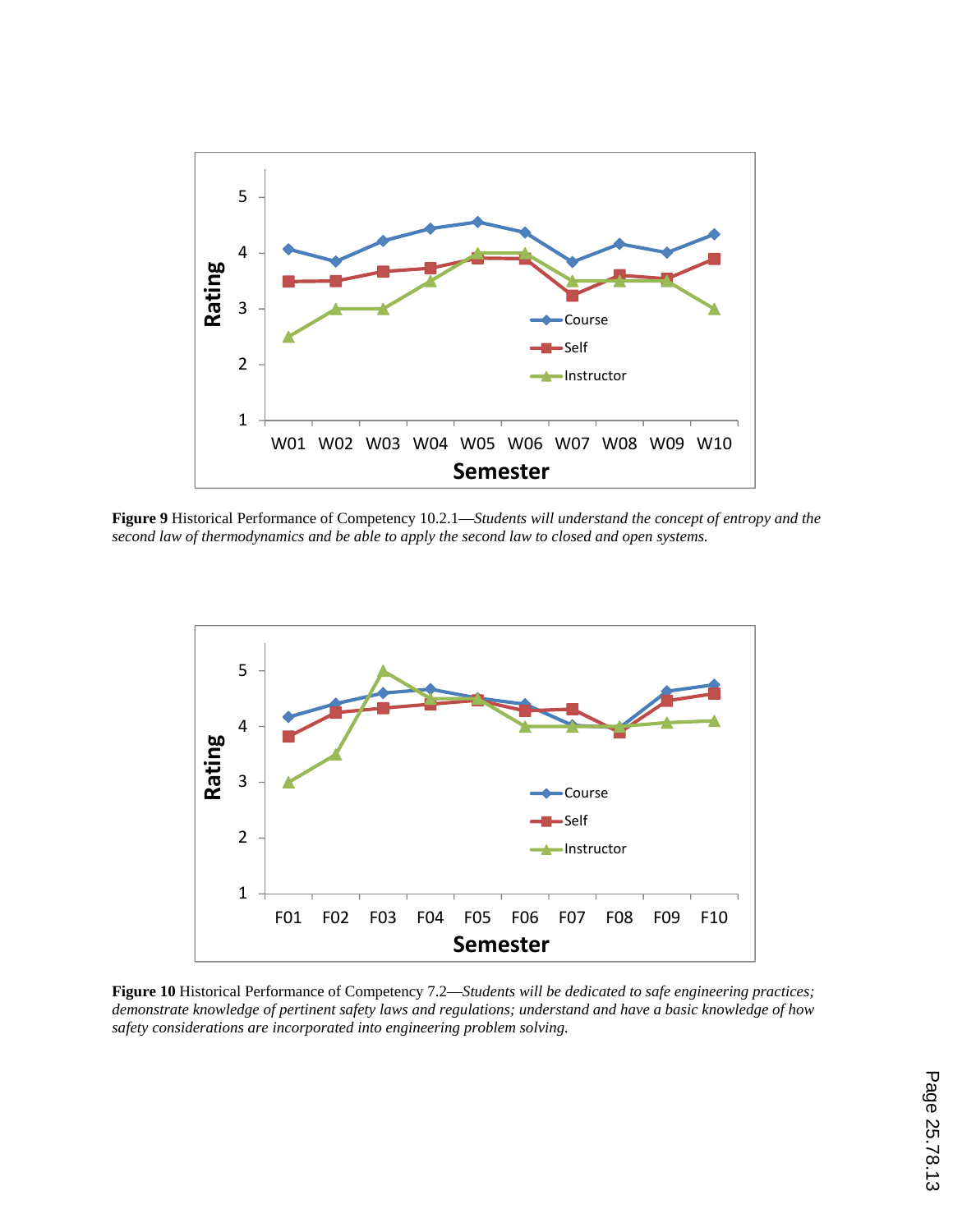

Figure 11 Historical Performance of Competency 10.7.3—Students will understand environmental, social, political, *ethical, health and safety, manufacturability, and sustainability constraints and be able to incorporate these into process synthesis.* 



Figure 12 Historical Performance of Competency 8.2—*Students will be able to write effective, well organized technical r reports, includi ing formal eng gineering repor rts and short le etter reports.*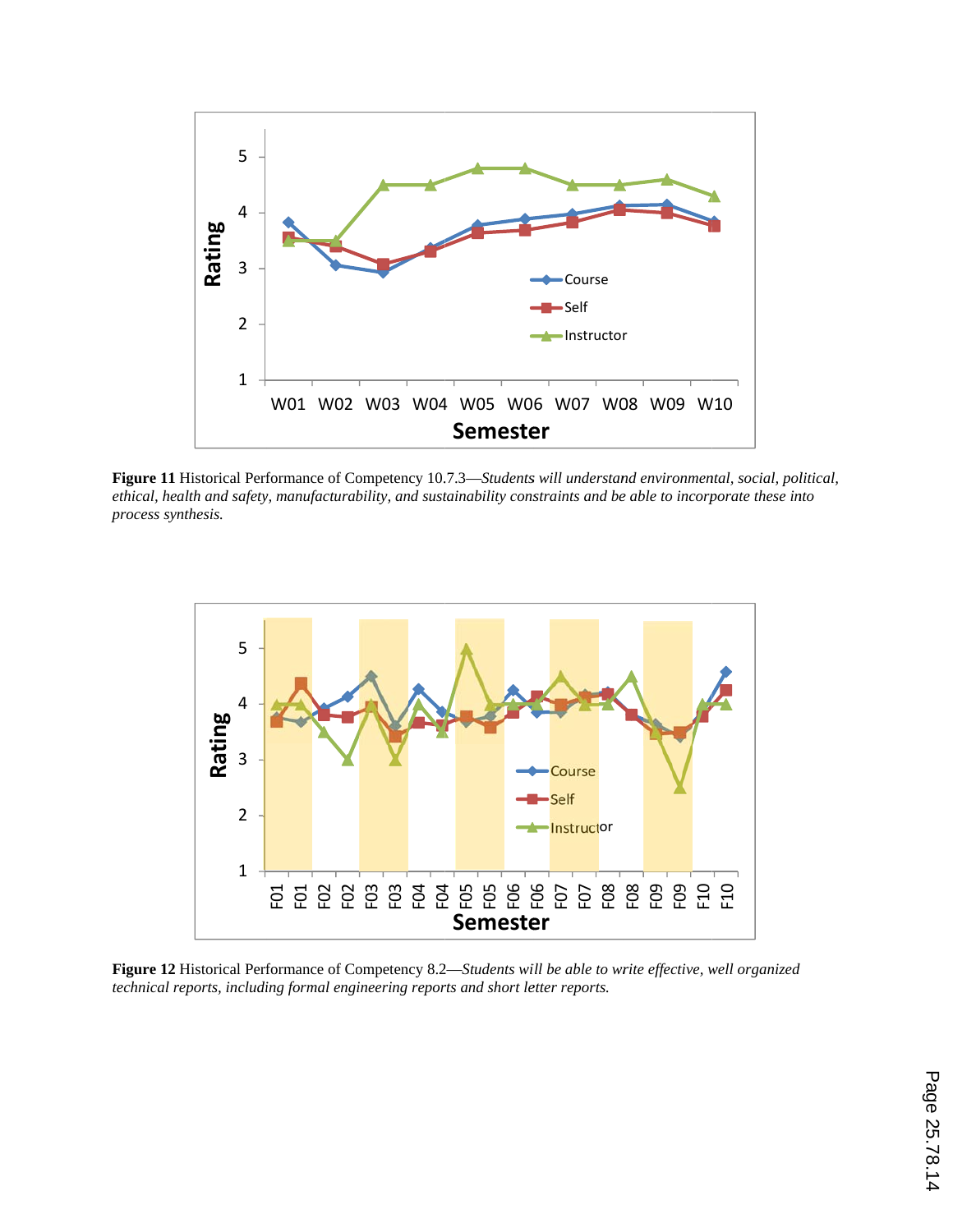As mentioned previously, there have been times when the numerical assessments have proven useful at identifying problem areas (competencies with an average rating below 3). This usually occurs during semesters when a new instructor is assigned to the course. In this manner, numerical data are effective at ensuring that minimum standards are met and at proscribing a remedy before the problem becomes too great. However, because the data do not reveal "why" the competency was rated poorly, the Undergraduate Committee is severely limited in its ability to analyze the data. Due to this deficiency, the recommendation from the committee is usually a general statement requesting the instructor to emphasize the competency in question the next time the course is taught, rather than specific ideas for improvement.

### **The new assessment method**

Last year, the Undergraduate Committee initiated an effort to evaluate if this weakness in the assessment process could be strengthened. Upon reflection, almost all curricular changes suggested and undertaken in the department, in regard to course enhancements, were recognized to come from Part 1 of the instructor assessment (See Figure 1) rather than the numerical ratings obtained from the student assessments or Part 2 of the instructor assessment. Part 1 is filled out by the instructor, where a portion of this form requires the instructor to identify strengths and weaknesses of the students based upon direct assessment. Requiring each instructor to evaluate the performance of each course each semester generates a tremendous amount of ideas to improve the curriculum in a manner that the numerical data, from either the instructor or the students, never does.

The reason why Part 1 generates so many specific recommendations is that the numerical instructor ratings (Part 2) are placed in context by the written comments (Part 1). This provides significant advantages over the student ratings. Specifically, Part 1 of the form requires the instructor to provide the *reasons* for any competencies deemed weak. This, by construction, includes any competency rated <3, but it also allows the instructor to list weaknesses that might not be rated below "good," but could still be improved upon. The written comments allow flexibility not offered by the numerical data and allow the instructor to take ownership of the course and look for ways to improve student learning. The numerical student ratings do not include a portion that allows the students to explain the reasons for any competency marked as weak. Thus, interpretation of these data is difficult.

Upon recognizing the deficiency in the student portion of the course assessments, the Undergraduate Committee sought to change the assessment process to capture the advantages found in the instructor assessment. The solution was to create a "two-part" student assessment process. Because of time constraints, the student version could not simply mimic the instructor process. The students need to be able to complete the forms in a few minutes during one of the last days of the class. The instructors have the luxury of taking time and analyzing the performance of the class when giving their assessment. Therefore, a new approach was taken.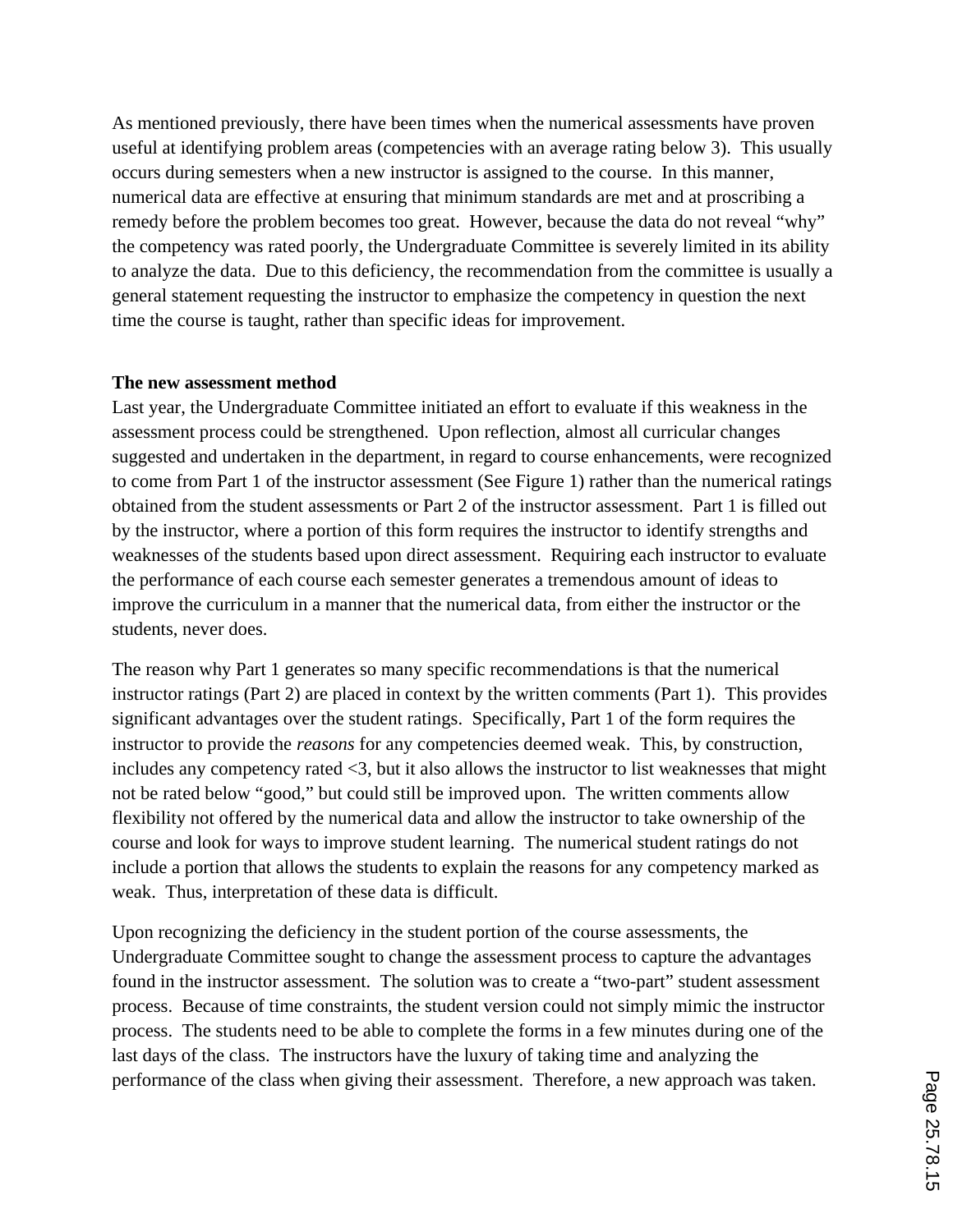First, the numerical form was simplified. Rather than requiring the students to rate Self and Course on a scale of 1-5, the students were given one simple question asking if he/she felt proficient in each competency. The students are only allowed to answer yes or no. Removing a 5-point scale and replacing it with a yes/no evaluation eliminates much of the source of the variableness in the assessment. There is still a judgment-call that must be made, but the degree of judgment is reduced for the yes/no case compared with the numerical scale case. Figure 1 shows the first page of the new form for ChEn 373 (Thermodynamics).

#### **Student Evaluation**

#### **ChEn 373**

Instructions: Indicate below whether you feel proficient m each competency

| Competency | <b>Expectation</b>                                                                                                                                                                                                   | Yes | No |
|------------|----------------------------------------------------------------------------------------------------------------------------------------------------------------------------------------------------------------------|-----|----|
| 3/1.2/3/M  | Students will be able to solve steady-state, overall, material and energy balances for systems which include one or more of the following: recycle, multiple<br>units, chemical reactions.                           |     |    |
| 3/1.5/2/M  | Students will be able to read mixture phase diagrams (Mollier diagram, liquid-liquid, VLE, pressure-enthalpy diagram) and construct mass and energy<br>balances from them using the lever rule, tie lines, etc.      |     |    |
| 3/1.6/2/M  | Students will be able to set up and solve simple transient energy balances.                                                                                                                                          |     |    |
| 3/2.1/3/ M | Students will understand the phase behavior of pure substances in relationship to the variables T, P, and density (including vapor pressure, critical point,<br>freezing line, triple point, etc.)                   |     |    |
| 3/7.1/3/M  | Students will be able to apply the first law of thermodynamics to closed and open systems (including energy, work, and heat transformations in process units<br>such as tanks, turbines, compressors, valves, etc.). |     |    |
| 3/7.2/3/ M | Students will be able to apply solution thermodynamics fundamentals to solve VLE, LLE, SLE, and GLE problems including bubble point, dew point and<br>flash calculations.                                            |     |    |
| 3/7.3/3/ M | Students will understand the fundamental principles of chemical reaction equilibria including extent of reaction, equilibrium constant and its temperature-<br>dependence, equilibrium conversion.                   |     |    |
| 3/7.4/2/M  | Students will be able to use equations of state and corresponding states correlations in the determination of properties.                                                                                            |     |    |
| 3/7.5/2/M  | Students will understand and be able to apply the concepts of heat capacity latent heat, heat of reaction, heat of combustion, and heat of formation.                                                                |     |    |
| 3/7.6/2/M  | Students will understand the concept of entropy and the second law of thermodynamics and be able to apply the second law to closed and open systems.                                                                 |     |    |
|            |                                                                                                                                                                                                                      |     |    |

**Figure 13** Page 1 of Part 1 of the New Student Evaluation Form for ChEn 373 (Thermodynamics).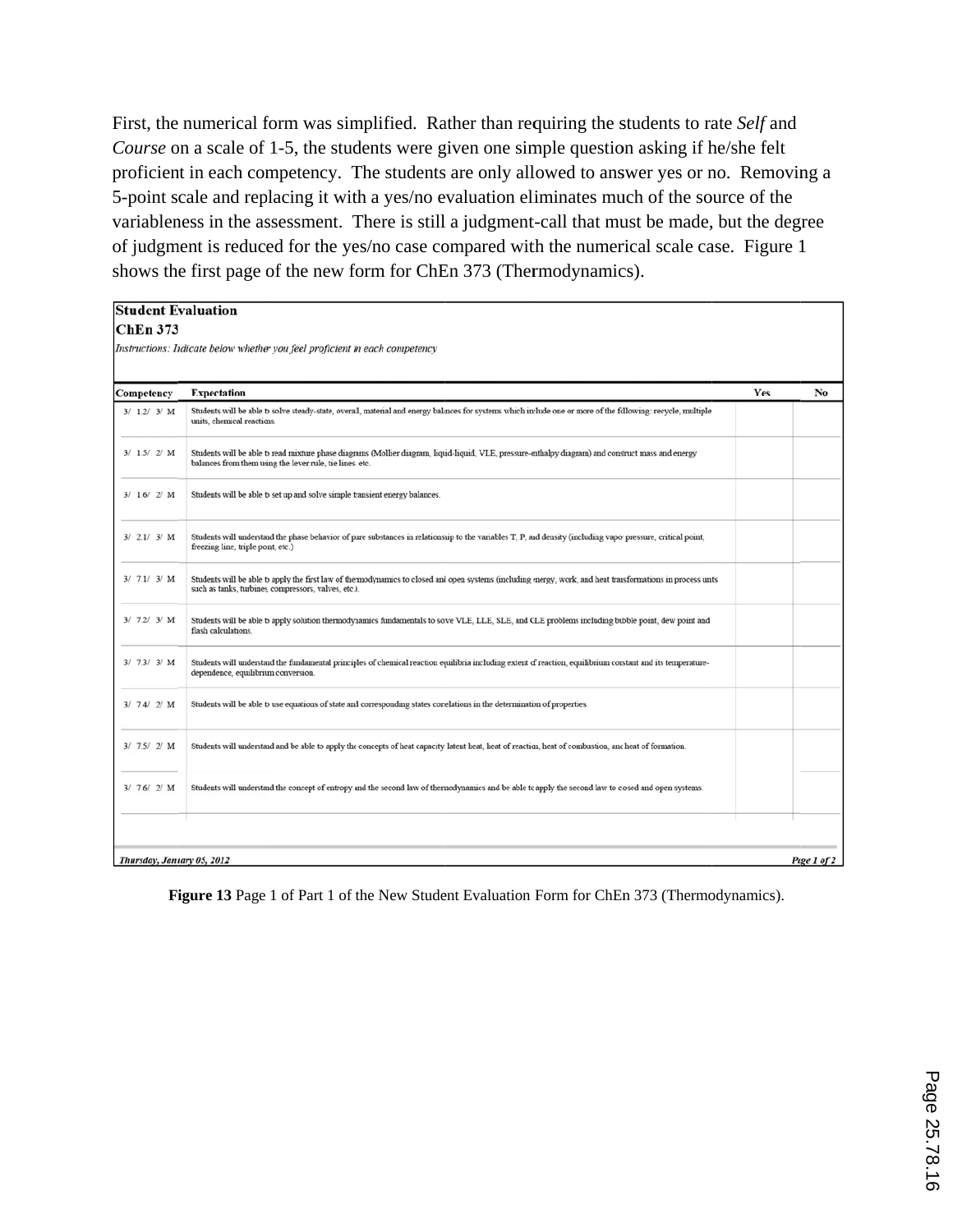To augment the yes/no responses received by the students, and to help interpret the data, a second section was added to the assessment. In this part, depicted in Figure 14, the students were asked the following questions:

- 1. List two of the course competencies in which you feel particularly strong.
- 2. List two competencies in which you feel weakest and explain how the course could improve the instruction in this area. (These are likely competencies in which you indicated that you were not proficient on the accompanying form.)

| Instructor:                           | Course:                                                                                                                           | Semester:                                                                                                                                                                                          |
|---------------------------------------|-----------------------------------------------------------------------------------------------------------------------------------|----------------------------------------------------------------------------------------------------------------------------------------------------------------------------------------------------|
|                                       | <b>Chemical Engineering Course Assessment Form</b><br>This form is to be completed by the Student<br>at the end of each semester. |                                                                                                                                                                                                    |
|                                       | 1. List two of the competencies in which you feel particularly strong.                                                            |                                                                                                                                                                                                    |
|                                       |                                                                                                                                   |                                                                                                                                                                                                    |
|                                       |                                                                                                                                   |                                                                                                                                                                                                    |
|                                       |                                                                                                                                   |                                                                                                                                                                                                    |
|                                       |                                                                                                                                   |                                                                                                                                                                                                    |
|                                       |                                                                                                                                   |                                                                                                                                                                                                    |
| proficient on the accompanying form.) |                                                                                                                                   | 2. List two competencies in which you feel weakest and explain how the course can improve the<br>instruction in this area. (These are likely competencies in which you indicated that you were not |
|                                       |                                                                                                                                   |                                                                                                                                                                                                    |
|                                       |                                                                                                                                   |                                                                                                                                                                                                    |
|                                       |                                                                                                                                   |                                                                                                                                                                                                    |
|                                       |                                                                                                                                   |                                                                                                                                                                                                    |
|                                       |                                                                                                                                   |                                                                                                                                                                                                    |
|                                       |                                                                                                                                   |                                                                                                                                                                                                    |
|                                       |                                                                                                                                   |                                                                                                                                                                                                    |
|                                       |                                                                                                                                   |                                                                                                                                                                                                    |
|                                       |                                                                                                                                   |                                                                                                                                                                                                    |
|                                       |                                                                                                                                   |                                                                                                                                                                                                    |
|                                       |                                                                                                                                   | Updated 5 January 2012                                                                                                                                                                             |

Figure 14 Part 2 of the New Student Evaluation Form for ChEn 373 (Thermodynamics).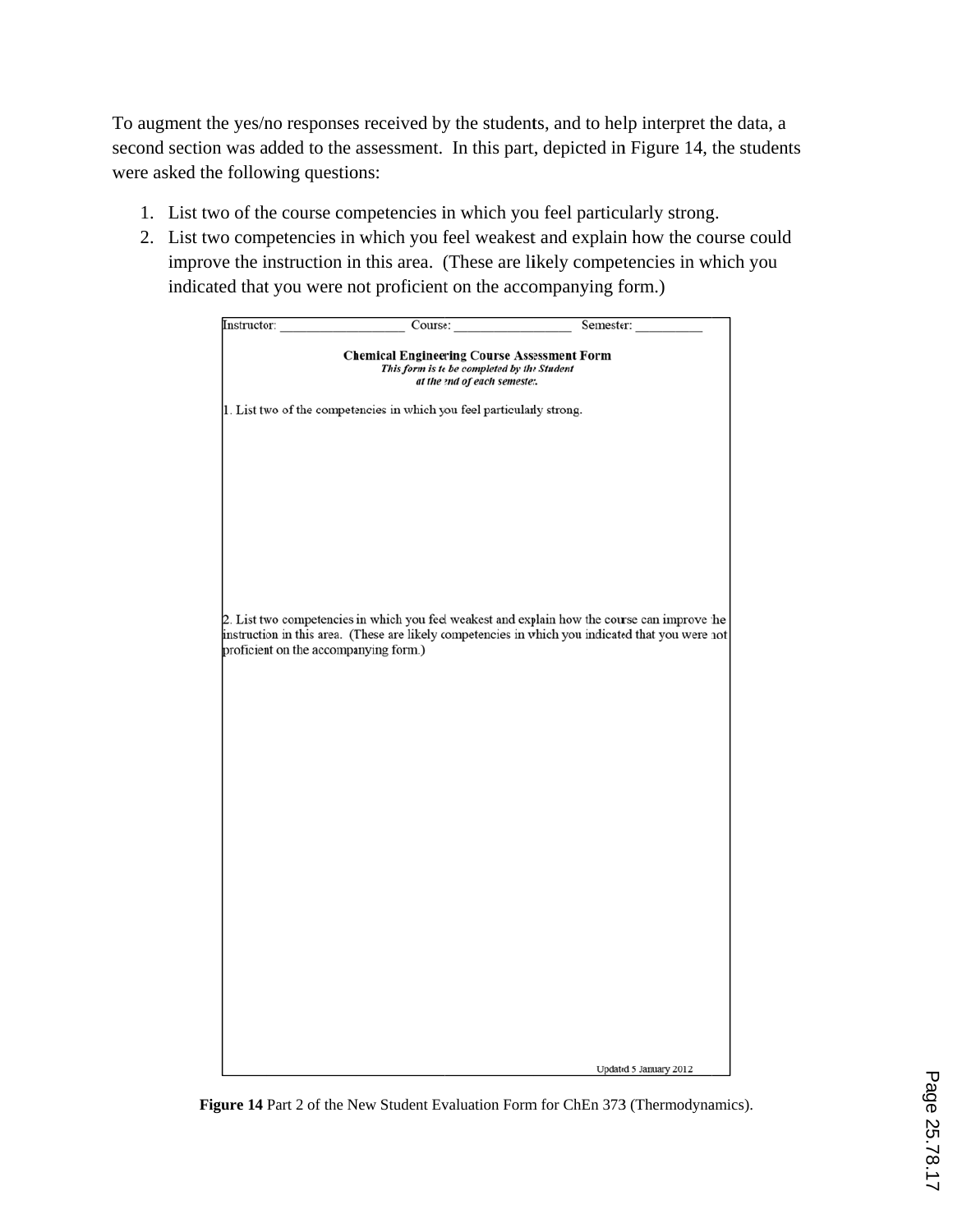The main purpose of this new section of the student assessment was to allow the students to explain why a certain competency was marked as weak. As mentioned above, this information could not be obtained from the numerical data alone, which made interpretation difficult. As is described in the next section, this simple change, allowing the students to briefly explain their responses, proved to be a significant improvement in our assessment process by making it very easy to prescribe corrective actions.

### **Results of the new assessment method**

The new assessment method was piloted in two courses during the Winter 2011 semester. The first course was Chemical Engineering Thermodynamics (ChEn 373), which is a junior-level course that covers the First and Second Laws of Thermodynamics and their applications as well as the thermodynamics of mixtures and reactions. The second course was Plant Design (ChEn 451), which is a senior-level, capstone course.

Table 2 contains the numerical results of the assessment for ChEn 451. Two types of data are found in this table. The first are the total number of Yes and No responses for each competency which came from Part 1 of the new assessment (see Figure 13). These two numbers add up to 67—the total number of students who took the assessment. The other data listed are the number of times each competency was listed as *strong* and *weak* by the students in response to Questions 1 and 2, respectively, of Part 2 of the assessment (see Figure 14).

The Yes/No data contained in the table show one of the strengths of this assessment method. Notice that it is very easy to see which competencies the students have a problem with. More than 10 "No" values were reported for Comptencies 7.4, 7.5, and 10.7.3. These seem to be much higher than the other competencies. The power of these data is that they allow the faculty to immediately identify two or three areas where improvements should be made the next time the course it taught. The previous assessment method did not provide such a clean demarcation.

The second set of numbers in Table 2, the Strong vs. Weak data, also help give the instructor additional insight into the thinking of the students. Notice that the number of weak responses is not necessarily correlated to whether the student felt *proficient* in each competency. For example, all the students reported feeling proficient in competencies 5.1.1 and 5.1.2, but in each case, 5 students still reported these as being one of their two weakest competencies. Alternatively, those competencies which the Yes/No data revealed were problematic to students were also reported as being among the weakest by the students. While this latter point might seem extraneous or repetitive, it helps place some of the data into better perspective. For example, competencies 5.1.3 and 7.3 had 9 and 5 "No" votes, respectively. These numbers alone—when compared with the 11, 12, and 17 for Competencies 7.4, 7.5, and 10.7.3, respectively—are probably too low to initiate action to improve the instruction in these areas.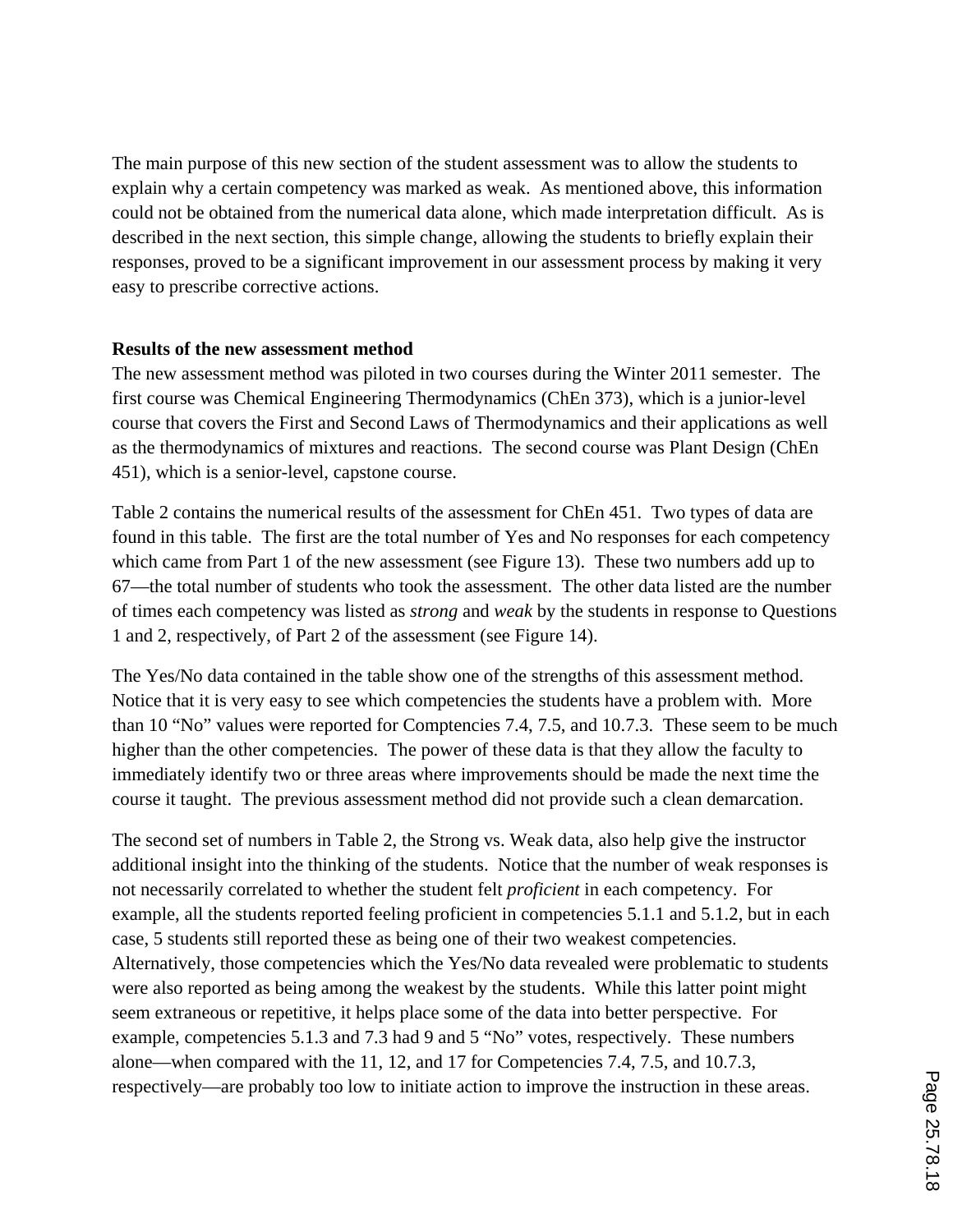However, over 10 people in each case reported these competencies as being among the weakest, which may prompt the instructor to consider these competencies as candidates for improvement in addition to those identified previously.

| Competency | Yes | No | Strong | Weak           |
|------------|-----|----|--------|----------------|
| 5.1.1      | 67  | 0  | 7      | 5              |
| 5.1.2      | 67  | 0  | 11     | 5              |
| 5.1.3      | 58  | 9  | 7      | 14             |
| 6.3        | 67  | 0  | 16     | 1              |
| 7.2        | 62  | 5  | 5      | 6              |
| 7.3        | 62  | 5  | 4      | 10             |
| 7.4        | 55  | 12 | 3      | 15             |
| 7.5        | 50  | 17 | 1      | 16             |
| 9.1        | 67  | 0  | 16     | $\overline{2}$ |
| 10.2.4     | 61  | 6  | 6      | 17             |
| 10.7.1     | 63  | 4  | 5      | 4              |
| 10.7.3     | 56  | 11 | 0      | 11             |
| 10.7.4     | 63  | 4  | 6      | 9              |
| 10.8.1     | 67  | 0  | 21     | 1              |
| 10.8.2     | 67  | 0  | 6      | 1              |
| 10.8.3     | 66  | 1  | 11     | $\overline{2}$ |
| 10.8.4     | 66  | 1  | 3      | 5              |

**Table 2** Numerical results of new assessment method in ChEn 451 during the Winter 2011 Semester.

In the end, the instructor is left with very clear data as to the top three weakest competencies and fairly clear data about the next two. He or she can then decide whether to focus improvements on the top three or all five. But regardless of the number of improvements made during the next time the course is taught, the important point is that the choice of 3 or 5 even exists. The previous method of assessment did not yield such clear data. In fact, none of the competencies in ChEn 451 were rated less than three in any of the last several semesters the course was taught. As such, the previous data never identified any needs or prompted any improvements in these competencies.

Part 2 of the new assessment form further helps the instructor by providing the reasons why students marked certain competencies as weak. In some cases, it even gives specific ideas for improvement. For example, Competency 7.4 for ChEn 451 states "Students will be dedicated to environmentally responsible engineering; demonstrate knowledge of pertinent environmental laws and regulations; understand and have a basic knowledge of how environmental considerations, including green engineering strategies, are incorporated into engineering problem solving." This competency received 12 "No" ratings and was marked as one of the two weakest by 15 people (See Table 2). One difficulty with understanding these low ratings is that so much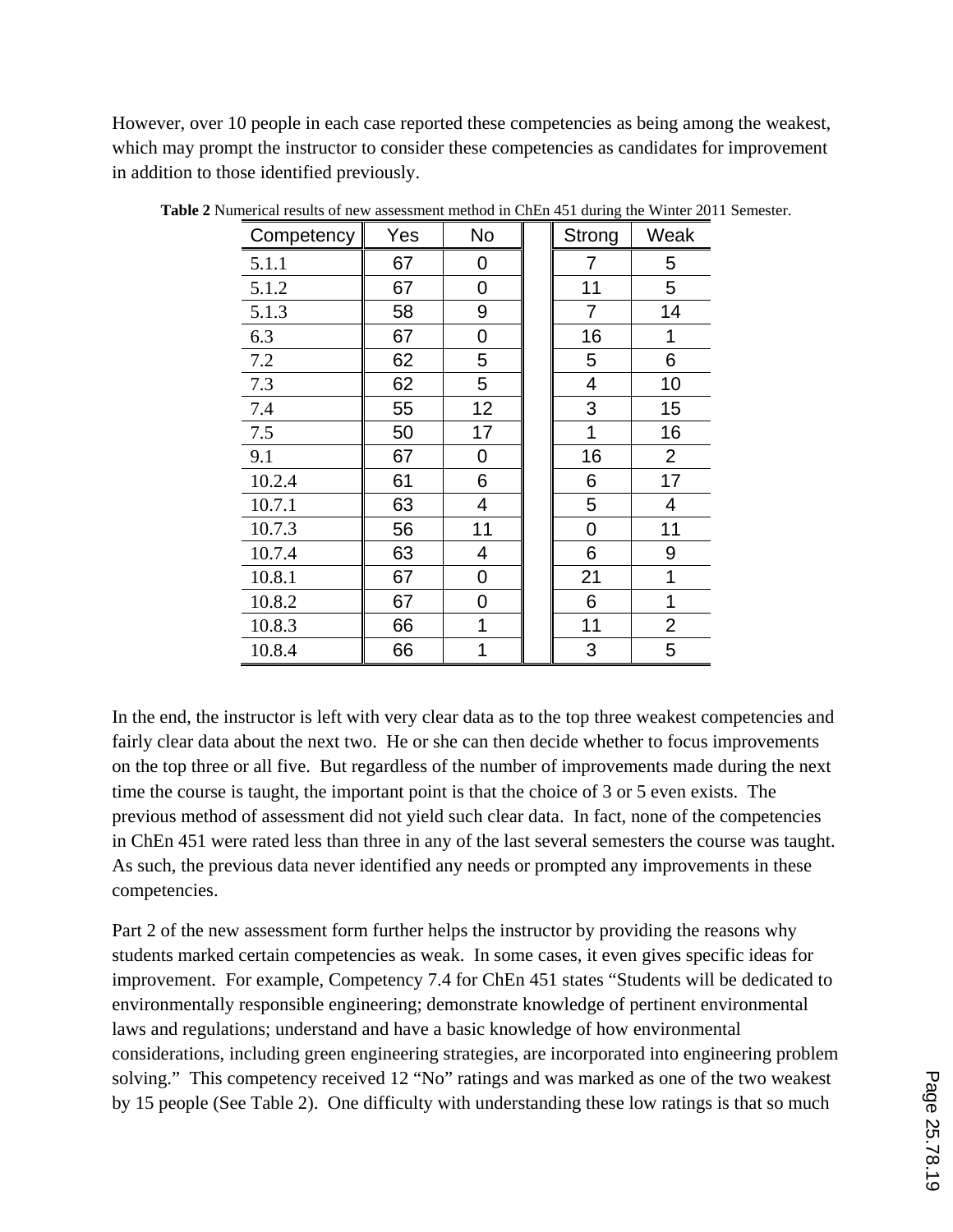is included in this competency. Are students weak in "being environmentally responsible," "laws and regulations," or one of the other concepts mentioned? This is where Part 2 of the assessment helps in the improvement process.

Table 3 contains the responses provided by the students in regard to Competency 7.4 on Part 2 of the assessment for ChEn 451. A quick reading of the comments yields interesting patterns. Multiple students commented that 1) they did not know where to go to find environmental regulations and 2) they recalled being taught environmental issues in a junior-level course (ChEn 311) but these were not covered in this course. These two themes provide the instructor a much better idea on what to improve when the class is taught next time. Spending time showing the students where to find environmental requirements would appear to help address the weakness reported for this competency.

| Table 3 Comments provided by students for Competency 7.4 on Part 2 of the new assessment process for ChEn 451 |  |
|---------------------------------------------------------------------------------------------------------------|--|
| during the Winter 2011 semester.                                                                              |  |

| #  | Comment                                                                         |
|----|---------------------------------------------------------------------------------|
|    | We didn't cover these, really. Maybe if each project was assigned to a location |
|    | then research could be done on specific laws, etc.                              |
| 2  | I felt that I focused all of my time completing the project and not trying to   |
|    | estimate environmental impacts.                                                 |
| 3  | We didn't deal a whole lot with laws and green engineering. Maybe spend a       |
|    | little time on that.                                                            |
| 4  | Talk more about environmental regulations.                                      |
| 5  | We see some of them in 311 but a couple classes for these subjects will be      |
|    | useful.                                                                         |
| 6  | More constraints on emissions for project, etc.                                 |
| 7  | We could probably go over how to find environmental laws better.                |
|    | I feel like these environmental/social concerns were covered well in 311, but   |
| 8  | not much in this class.                                                         |
| 9  | I felt like we didn't talk about environmental concerns very much.              |
| 10 | I struggled to find EPA regulations for emissions.                              |

The efficacy of Part 2 of the assessment was not limited to just Competency 7.4. Rather, all of the competencies marked as weak had useful comments. Competency 10.2.4 received 6 "No" ratings (not enough to be deemed poor by Part 1 of the assessment) but 17 "Weak" on Part 2. This competency states "Students will be able to size and estimate the capital costs of heat exchangers." Table 4 contains the comments provided by the students outlining the reasons for the "Weak" rating given on this competency. A quick reading of these comments again reveals a common theme. Students could calculate the heat duty required by a heat exchanger, but many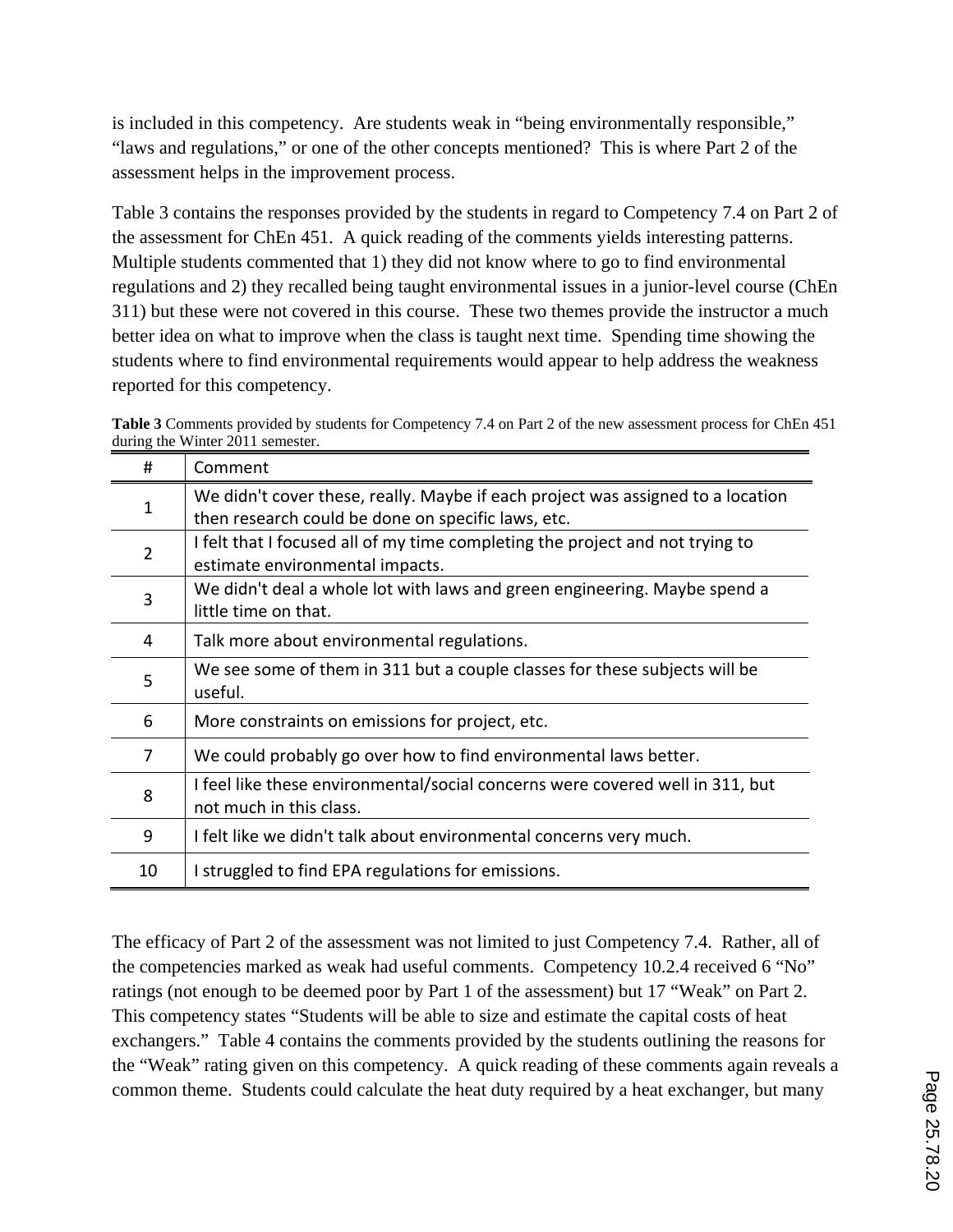could not translate this into the surface area required to accomplish this heat transfer, nor could they take this heat surface area and estimate the capital costs. Thus, Part 2 of the new assessment process provides two things that can quickly be changed the next time the course is taught. Spending 10-20 minutes reviewing how to translate a heat duty into a required surface area and then into a capital costs will likely improve performance on this competency and, more importantly, result in better trained engineers.

| <b>Table 4</b> Comments provided by students for Competency 10.2.4 on Part 2 of the new assessment process for ChEn |                                      |  |  |  |  |  |  |
|---------------------------------------------------------------------------------------------------------------------|--------------------------------------|--|--|--|--|--|--|
|                                                                                                                     | 451 during the Winter 2011 semester. |  |  |  |  |  |  |
|                                                                                                                     | $\Gamma$ Comment                     |  |  |  |  |  |  |

| #              | Comment                                                                                                        |
|----------------|----------------------------------------------------------------------------------------------------------------|
| 1              | I was unsure on how to calculate surface area from heat duties; A 10 minutes<br>review would help.             |
| $\overline{2}$ | Weak, but able, taught well, my fault and application.                                                         |
| 3              | I can find the area required but I don't know how to translate that into an<br>actual piece of equipment.      |
| 4              | I can't say the course needs to do better, but it just takes me more time to learn<br>some things really well. |
| 5              | I had only limited exposure to working on the heat exchangers and don't feel as<br>proficient at it.           |
| 6              | Better learning in heat and mass.                                                                              |
| 7              | I found it difficult to know how to size and cost heat exchangers. Spend some<br>time specifically on this.    |
| 8              | My group couldn't figure out how to find the heat exchanger surface area.                                      |
| 9              | I wish there were detailed instructions on how to size the reactor.                                            |
| 10             | Need review of manually estimating ahead.                                                                      |
| 11             | Review how to do this without CapCost.                                                                         |
| 12             | Only had 1 opportunity to do this in final project and another group member<br>did most of it.                 |

The new assessment method was also implemented in another course—Chemical Engineering Thermodynamics (ChEn 373). As with the results just described for ChEn 451, the new process easily identified problem areas. However, an additional benefit is seen in this case. To further illustrate the advantages of the new method, consider the data presented in Table 5. This table contains the Part 1 results of the student assessments of this class. The data quickly reveal the two most problematic competencies: 3.1.6 and 3.7.7. These competencies state:

• **Competency 3.1.6:** Students will be able to set up and solve simple transient energy balances.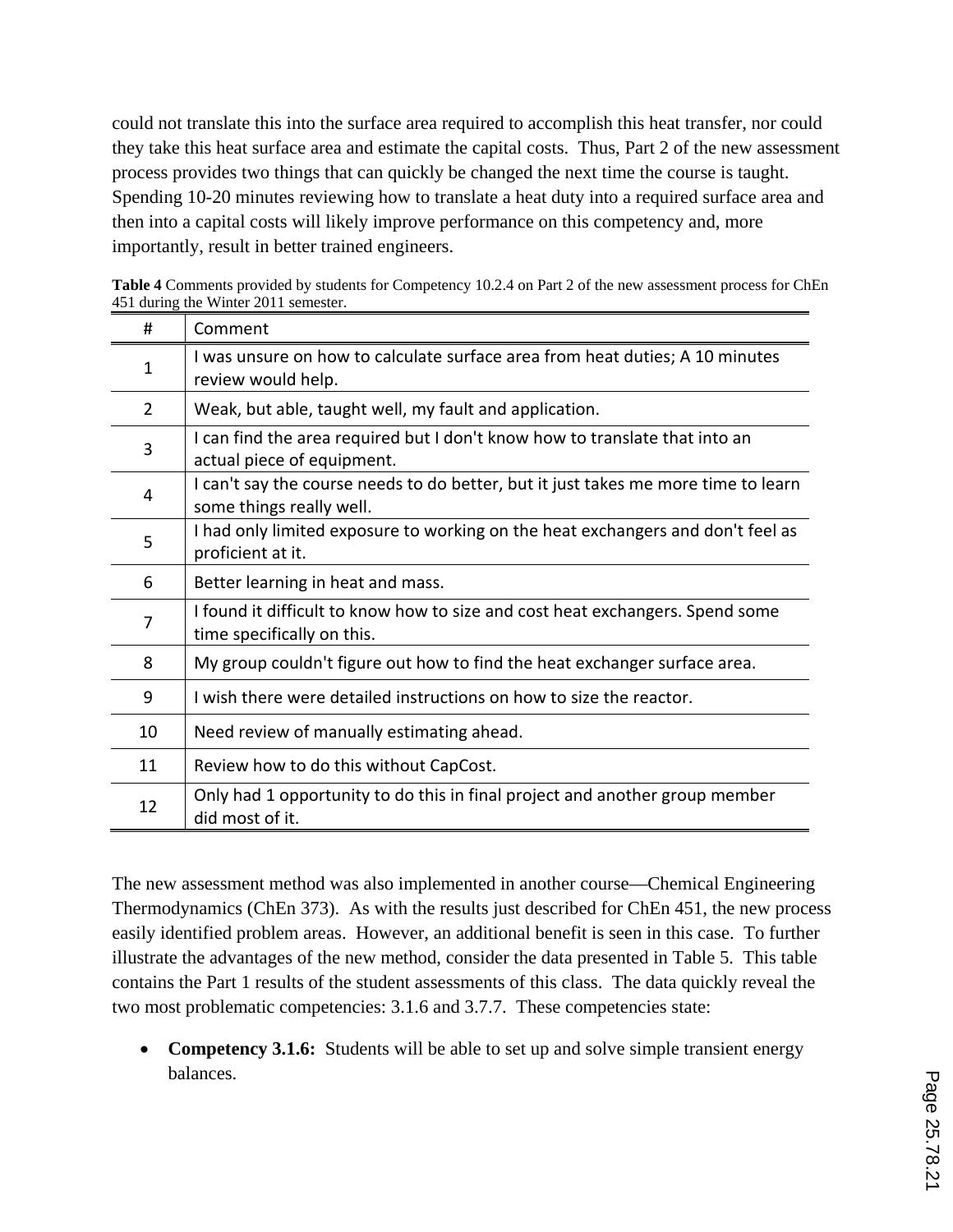• **Competency 3.7.7:** Students will understand the fundamental concepts of solution thermodynamics including chemical potential, fugacity, activity, partial molar properties, ideal solutions, and excess properties.

| Competency | Yes | No             | Strong         | Weak           |
|------------|-----|----------------|----------------|----------------|
| 3.1.2      | 72  | 3              | 3              | 3              |
| 3.1.5      | 74  | 1              | 16             | 5              |
| 3.1.6      | 59  | 16             | 3              | 26             |
| 3.2.1      | 74  | 1              | 5              | 0              |
| 3.7.1      | 75  | 0              | 31             | 4              |
| 3.7.2      | 67  | 8              | 10             | 15             |
| 3.7.3      | 75  | 0              | 19             | $\overline{2}$ |
| 3.7.4      | 71  | 4              | 5              | 4              |
| 3.7.5      | 70  | 5              | 6              | 4              |
| 3.7.6      | 69  | 6              | 6              | 11             |
| 3.7.7      | 61  | 14             | $\overline{2}$ | 21             |
| 10.4.2     | 68  | 7              | 5              | 8              |
| 10.6.1     | 72  | $\overline{2}$ | 4              | 8              |
| 10.6.2     | 72  | 3              | 18             | 6              |

Both of these competencies also received high "Weak" ratings.

**Table 5** Numerical results of new assessment method in ChEn 373 during the Winter 2011 Semester.

The comments, provided on Part 2 of the assessment, provide useful information about the reasons why the students felt weak in these two competencies. As an example, Table 6 contains these responses for competency 3.1.6. A quick reading of the comments reveals two main themes (aside from the fact that the topic is simply challenging): 1) students would like more examples and 2) too little time was spent on this subject throughout the semester. Both of these are likely related to each other. Only one 50-minute class period and its accompanying homework assignment are spent on this topic in the current setup of the course. Moreover, the instruction occurs very early in the semester before more advanced topics—such as the mathematics of thermodynamics with advanced equations of state, unit operation sizing based upon applications of the first and second laws of thermodynamics, and thermodynamics of mixtures (which include partial properties, fugacities, and phase equilibrium)—are covered. As such, the explanations provided by the students accurately describe the situation.

Discussions about this particular competency in the Undergraduate Committee were interesting in that multiple issues were brought up. The main question is whether more time should be devoted in ChEn 373 to transient energy balances, when that topic is stressed more in later courses. This discussion continues, but the present preference is to keep the topic in the course, still spend more time on the subject, but solve easier problems so that the students grasp the basic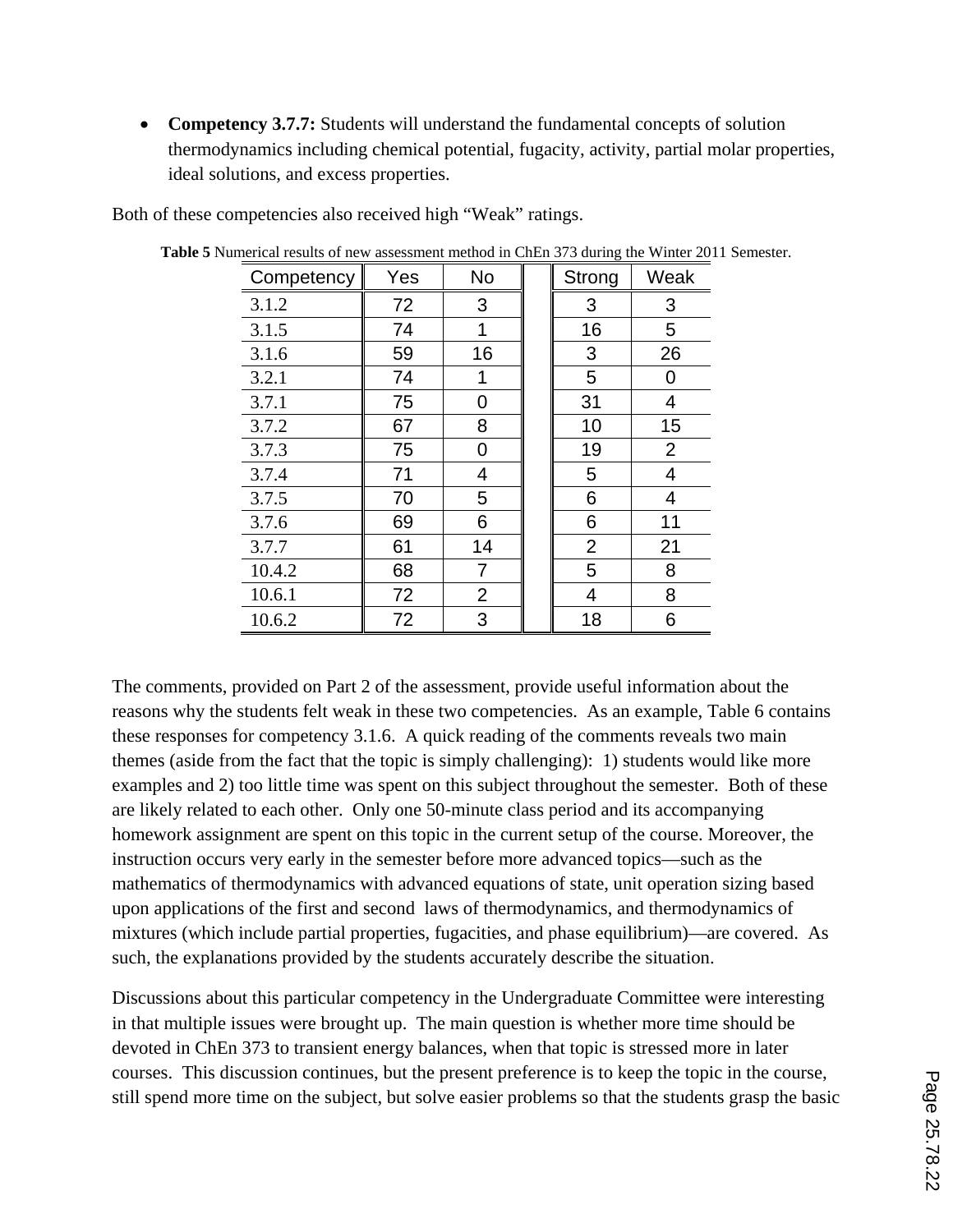concepts. The more advanced application of transient energy balances will then occur in subsequent course. The exact action that will be taken is not important for the present purposes. What is important is the fact that this discussion is happening at all. Prior to the new assessment, Competency 3.1.6 was always rated above 3 and possible improvements were never discussed. The new assessment prompted a discussion that will have a meaningful impact on student learning.

| #  | Comment                                                                                                                                                                                         |
|----|-------------------------------------------------------------------------------------------------------------------------------------------------------------------------------------------------|
| 1  | Maybe spend a little more time on this.                                                                                                                                                         |
| 2  | Use more examples, both simple and difficult.                                                                                                                                                   |
| 3  | One of the assigned transient homework problems used a lot of tricks we didn't<br>talk about in lecture. This problem could use a hint or two to help us see "the<br>forest through the trees". |
| 4  | More practice.                                                                                                                                                                                  |
| 5  | I don't remember this topic.                                                                                                                                                                    |
| 6  | More examples?                                                                                                                                                                                  |
| 7  | Just a little more clarity on the difference in the math in different problems, what<br>assumptions to make, etc.                                                                               |
| 8  | Somewhat difficult to wrap mind around, maybe spend a little more time on it.                                                                                                                   |
| 9  | I need a little more math review.                                                                                                                                                               |
| 10 | The setup and notation was confusing.                                                                                                                                                           |
| 11 | Although explained well, probably another homework later in the semester for a<br>refresh might be beneficial.                                                                                  |
| 12 | Examples were VERY few and limited.                                                                                                                                                             |
| 13 | Perhaps more practice, or maybe it's just been too long so I need to review.                                                                                                                    |
| 14 | I've forgotten this by now.                                                                                                                                                                     |
| 15 | I just didn't feel like I had a grasp on this topic.                                                                                                                                            |

**Table 6** Comments provided by students for Competency 3.1.6 on Part 2 of the new assessment process for ChEn 373 during the Winter 2011 semester.

The student assessments for ChEn 373 reveal one other interesting advantage of the new method. Notice that Competency 3.7.2 received 8 "No" responses and 15 "Weak" responses. Though the "No" responses alone might not have prompted discussion of this topic, the addition of the 15 "Weak" responses brought the competency to the attention of the instructor. Competency 3.7.2 states "Students will be able to apply solution thermodynamics fundamentals to solve VLE, LLE, SLE, and GLE problems including bubble point, dew point and flash calculations."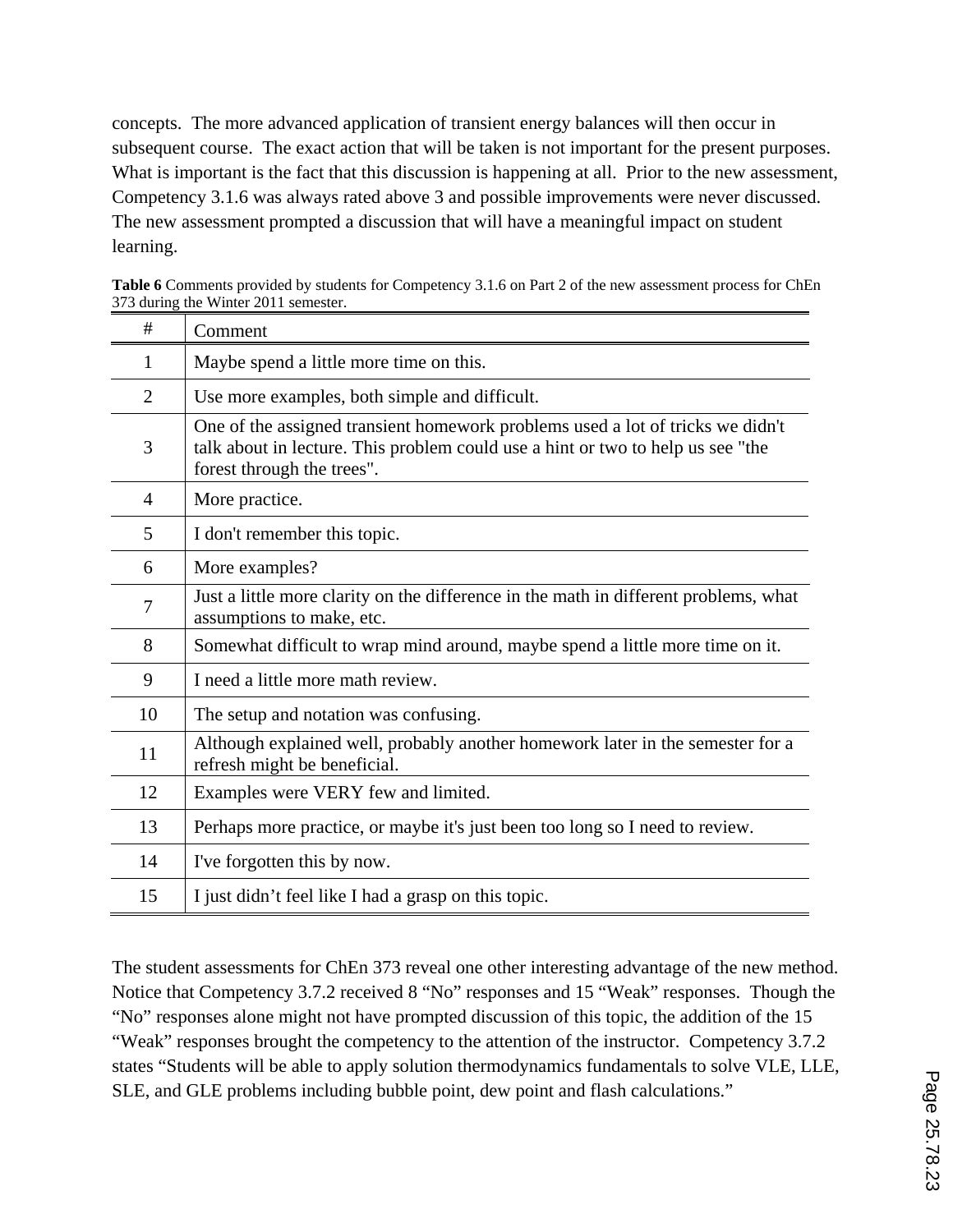When the instructor of the course first saw this numerical data, he was astonished. A significant amount of time is spent on bubble, dew, and flash calculations for Vapor/Liquid Equilibrium because it is so important in the field of chemical engineering. The time spent specifically on these calculations is so extensive that it takes almost three weeks of time in the course. At the end of these three weeks, the students have completed a substantial team project on the subject. The fact that many students reported this as weak was thus a big surprise to the instructor and rather disheartening.

However, the comments for this competency, found in Table 7, helped the instructor understand why the competency was rated poorly and that VLE was not the problem. Notice that most of the comments focused on the fact that not enough time is spent on Liquid/Liquid Equilibrium (LLE), Solid/Liquid Equilibrium (SLE), Solid/Vapor Equilibrium (SVE), and Gas/Liquid Equilibrium (GLE) and *not* Vapor/Liquid Equilibrium (VLE). VLE is the most important topic among those listed and is the one that is taught for over three weeks. The other topics receive only one day of instruction each. Moreover, in order to provide time outside of class for the students to work on the major project about VLE, the instructor did not assign homework on SVE or SLE and very little on LLE and GLE . This imbalance of time and homework is intentional because of the aforementioned importance of VLE in chemical engineering as well as the fact that once VLE is mastered, the others topics can be learned fairly quickly should the need arise.

The instructor was relieved that it was not VLE, but the other topics that students felt weak in. This particular point deserves emphasis. The instructor for this course is one of the authors of this paper. As mentioned above, when he received the numerical results from Part 1 of the new assessment process, he was amazed that any student would rate Competency 3.7.2 as "Weak" or "No." He could not imagine how any student would not feel proficient in VLE calculations when so much time was spent on the subject. Moreover, he immediately began to make plans to cut even more content from other topics in order to give the students more time to practice VLE. After a few minutes of quiet frustration and meditation on the subject, he then read the comments provided in Part 2 of the assessment form. To his relief, he realized that VLE was not the problem and set aside the content-cutting plan.

Herein is found an additional value of the new assessment process. To the instructor, the VLE part of the competency was so important that the other topics were negligible when evaluating proficiency on the competency. Apparently, the students focused not on VLE but on all of the topics when providing their assessments. Had the instructor not had Part 2 of the assessment, this difference in perception would have led to changes that further reduced the time spent on the other topics *making the matter worse*. The new assessment method, specifically the student comments, identified this "false positive" by placing the numbers in context and not requiring the instructor to assume the reason for the numbers.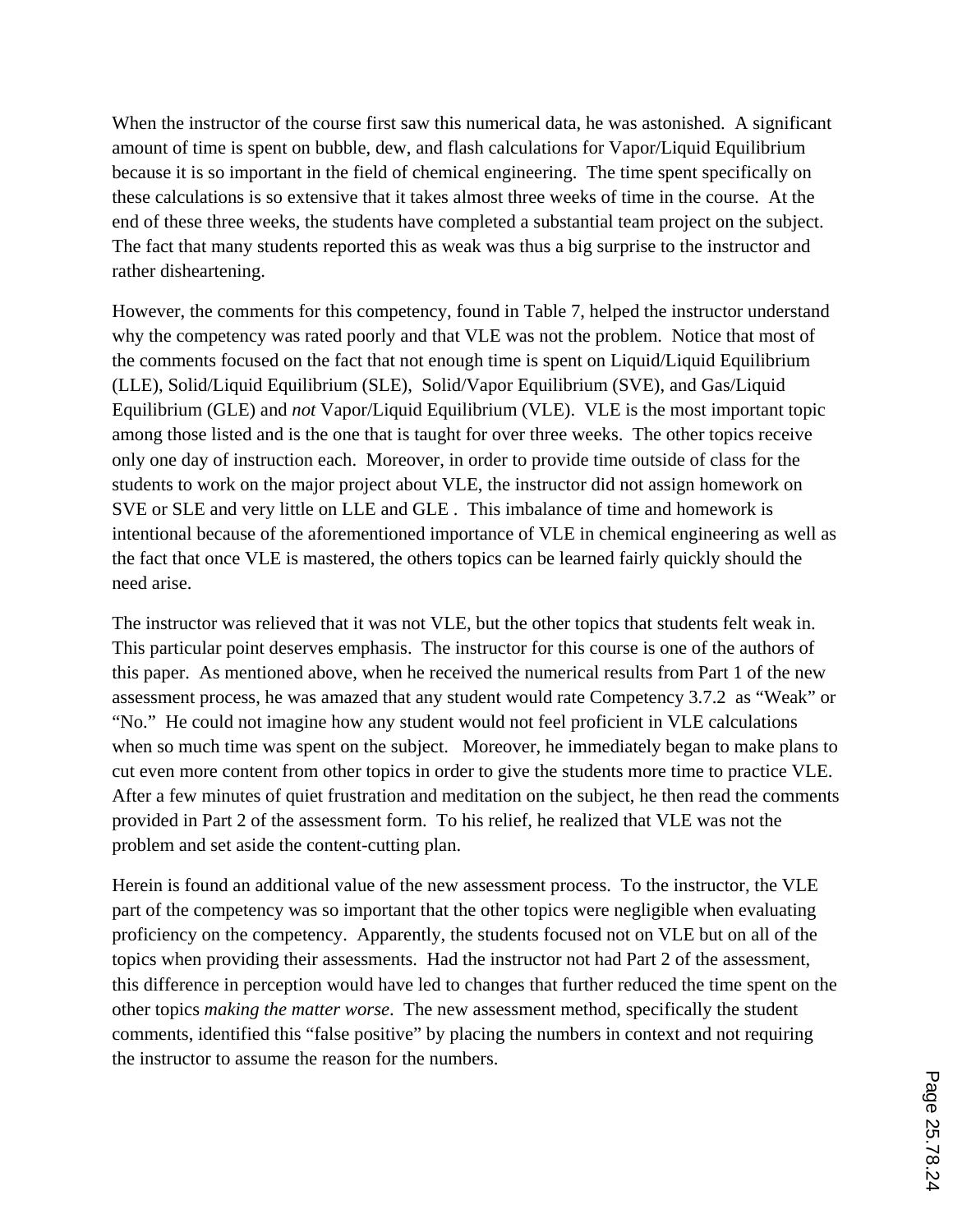| #  | Comment                                                                                                                                                                                           |
|----|---------------------------------------------------------------------------------------------------------------------------------------------------------------------------------------------------|
| 1  | We didn't have homework on these to give us time for the project. Going into<br>the test I thought I understood SVE, going out I realized I did not.                                              |
| 2  | Have a homework assignment on each of these (VLE, LLE, SVE, SLE, GLE).                                                                                                                            |
| 3  | Assign a less intense project and give homework on solid equilibrium.                                                                                                                             |
| 4  | We just didn't spend enough time on these concepts.                                                                                                                                               |
| 5  | Homework on SVE.                                                                                                                                                                                  |
| 6  | Mostly SLE and GLE problems are confusing.                                                                                                                                                        |
| 7  | I zoned out for about a month, so that's foggy. It was well taught though.                                                                                                                        |
| 8  | I would have liked to understand these conceptually better and not only focus<br>on calculations.                                                                                                 |
| 9  | I'm a little weak with LLE and SLE.                                                                                                                                                               |
| 10 | I thought I understood but not having done homework on them made it<br>difficult to remember for the test. But I think we needed that break to do the<br>project so I don't know how to fix this. |

**Table 7** Comments provided by students for Competency 3.7.2 on Part 2 of the new assessment process for ChEn 373 during the Winter 2011 semester.

### **Summary and conclusions**

One of the main purposes of the assessment process is to ensure continual improvement occurs in engineering programs. An analysis of the assessment process in the Department of Chemical Engineering at Brigham Young University revealed that the traditional method for assessing student learning from the student perspective never led to any such improvements. This portion of the assessment process consisted of the students rating, on a scale of 1-5, the course and themselves on each course learning outcome (termed competencies). The problem with this method, due to differences in the personal interpretations of the meaning of each number (e.g. 3 vs. 4) and the averaging of the data, was that the numerical data rarely indicated that problems existed. Moreover, no mechanism existed to uncover the reasons for the few instances where the rating was low.

To improve the student portion of the assessment process, changes were made to 1) remove the numerical scale and replace it with a Yes/No question and 2) create a mechanism to determine the reasons for any low ratings. The former was done to help remove the numerical averaging of the data and reduce the variableness in individual interpretation of the meaning of the numbers in the 1-5 scale. The latter was done to help place the ratings in the proper context. The new assessment method consisted of two parts. Part 1 required the students to state whether or not